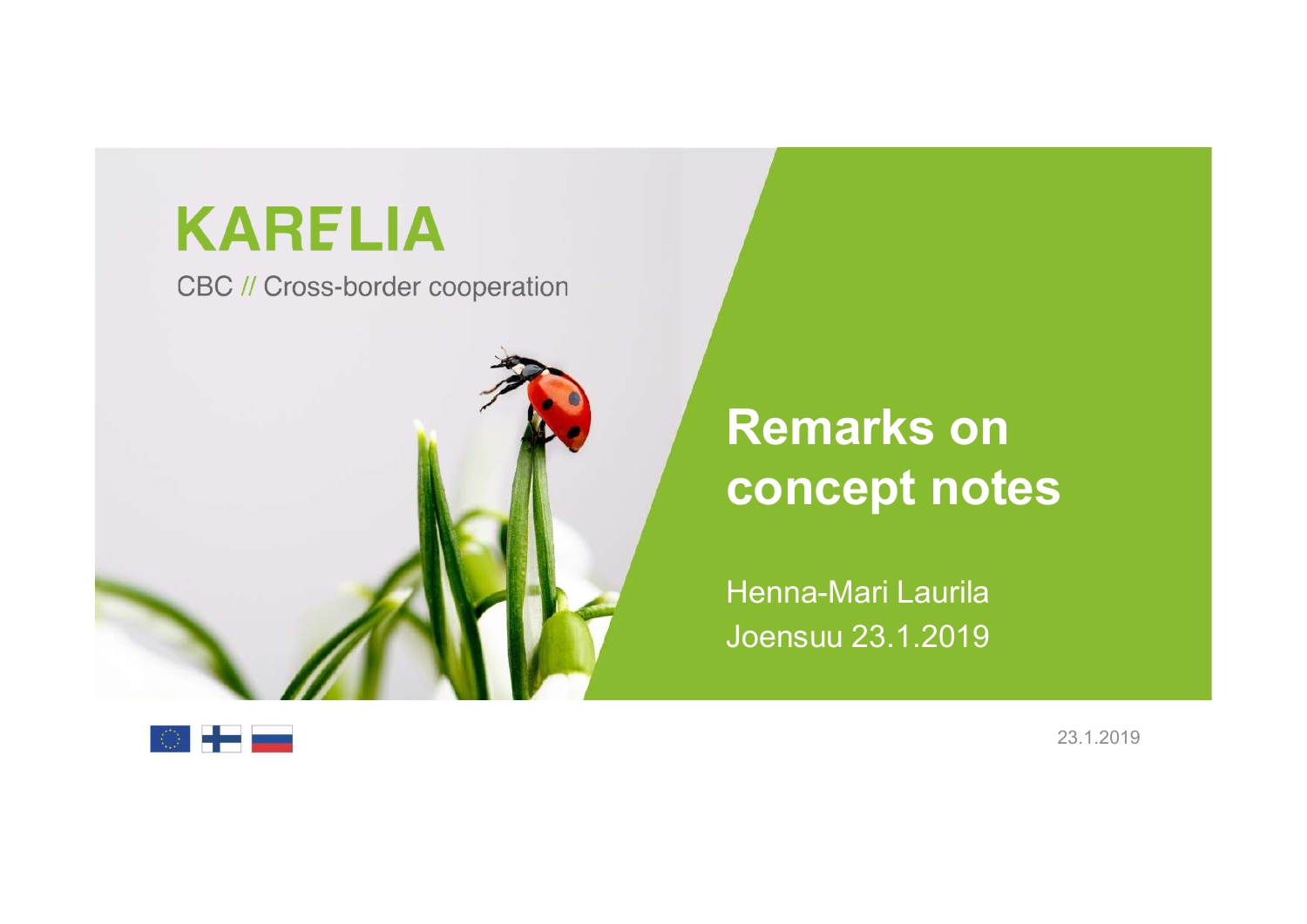



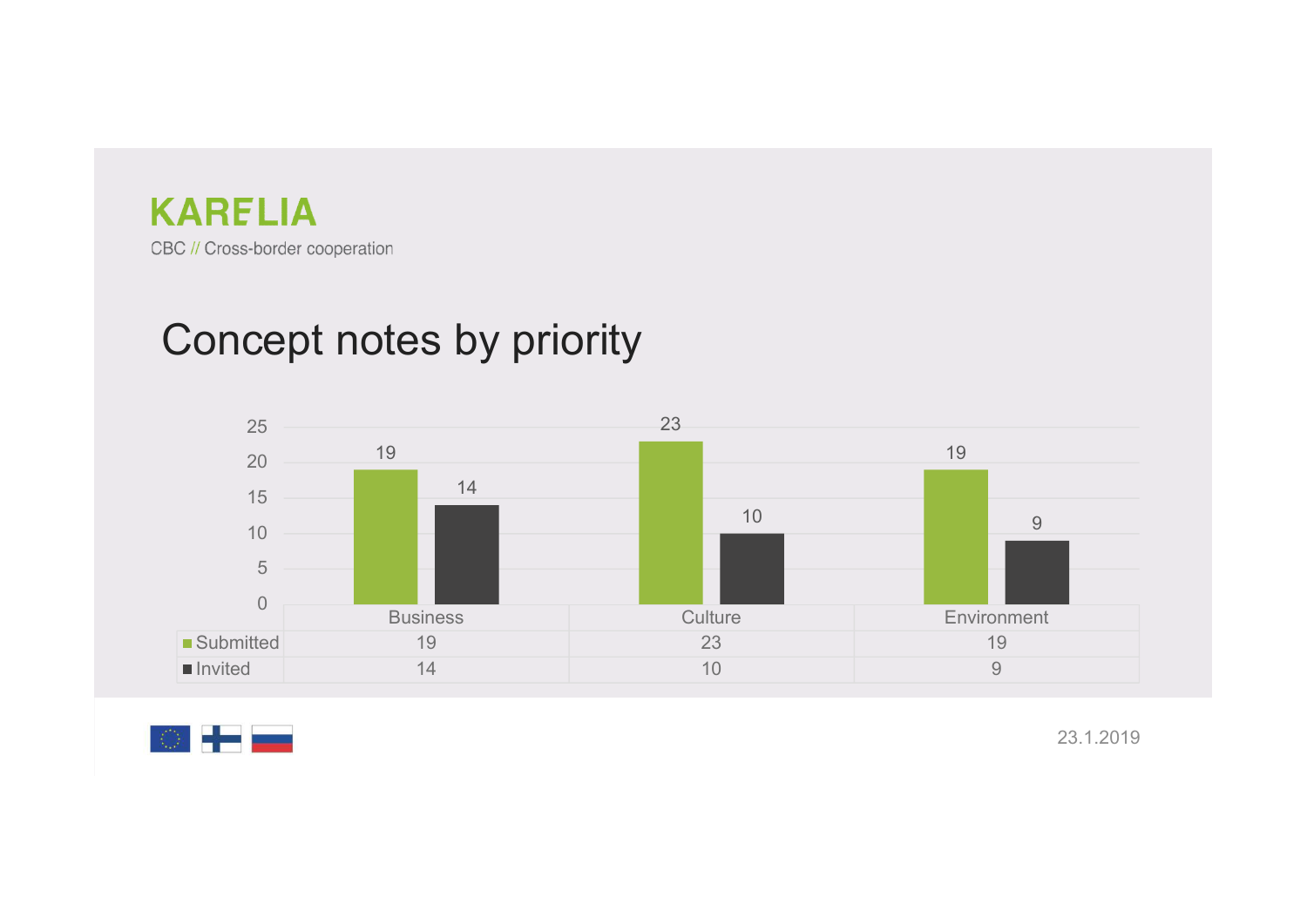



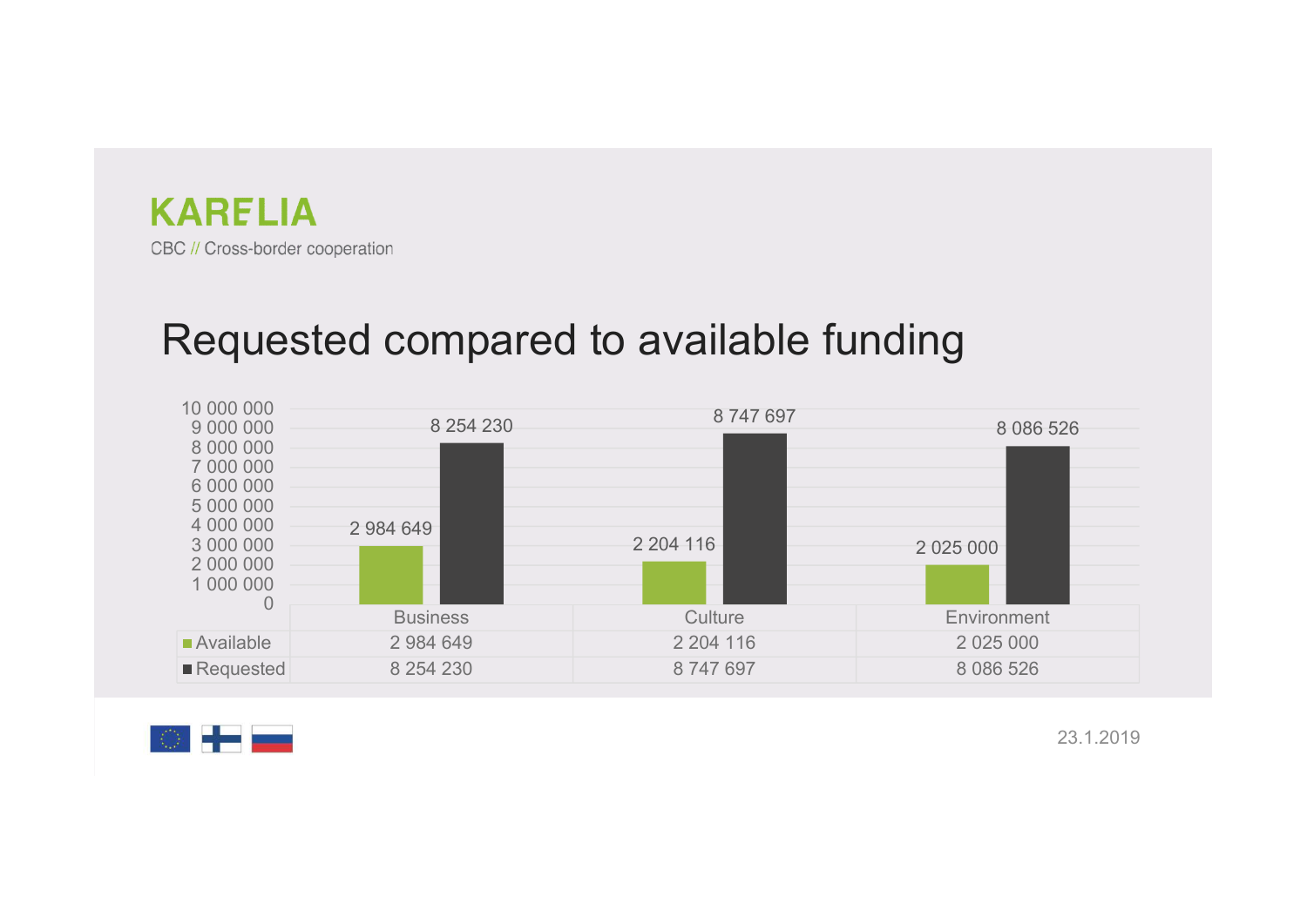

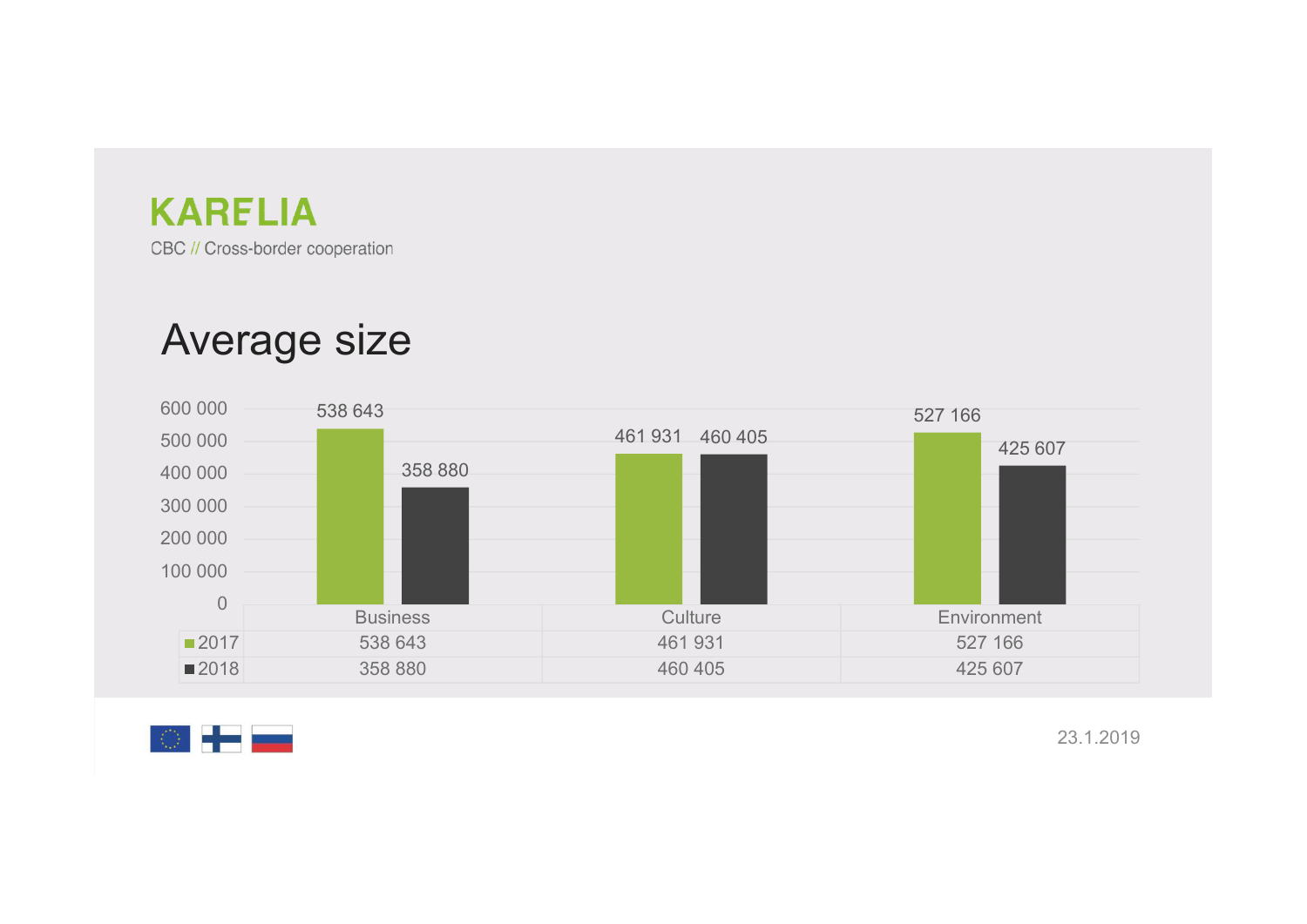

### Evaluation

TELIA<br>EValuation<br>The concept notes were evaluated by the joint selection<br>committee in December according to the evaluation grid. committee in According to the evaluation of the concept notes were evaluated by the joint selection committee in December according to the evaluation grid.

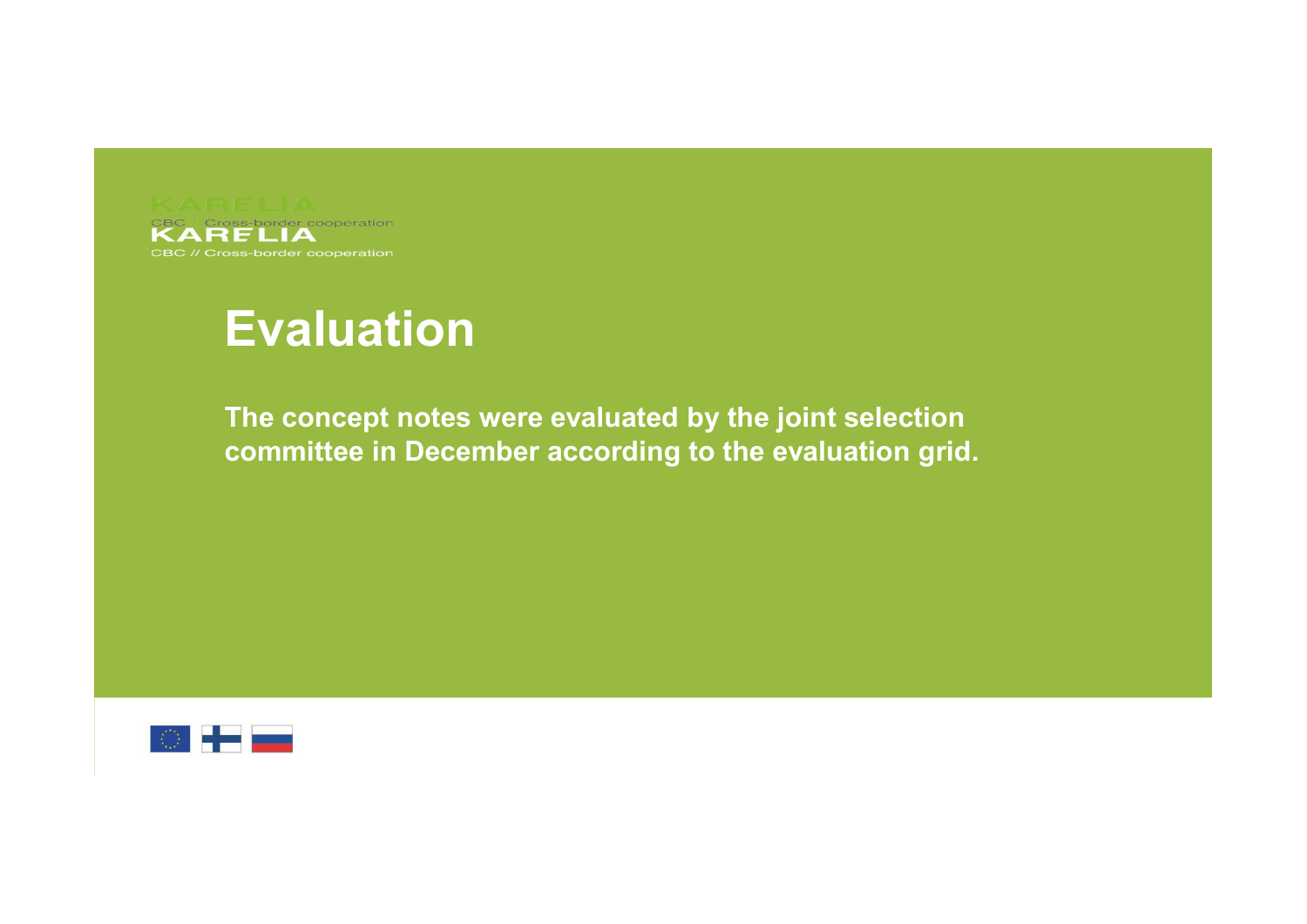

### Evaluation scores

EVAIUATE CONSECT COOPER CONSECT COOPER CONSECT COOPERATION<br>The highest scores were received in these issues:<br>The highest scores were received in these issues:<br>Technical expertise of the partners; EVAIUA<br>• EVAIUATION SCOTES<br>• The highest scores were received in these issues:<br>• Technical expertise of the partners;<br>• Relevance to the priority;<br>• Role and motivation of the partners. EVAIUATION<br>
FORE COOPER BOUCASS-border cooperation<br>
The highest scores were received in these issues:<br>
• Technical expertise of the partners;<br>
• Relevance to the priority;<br>
• Role and motivation of the partners. EVAIUA<br>
• BC// Cross-border cooperation<br>
• The highest scores were received in these issues:<br>
• Technical expertise of the partners;<br>
• Relevance to the priority;<br>
• Role and motivation of the partners.

- 
- 
- 

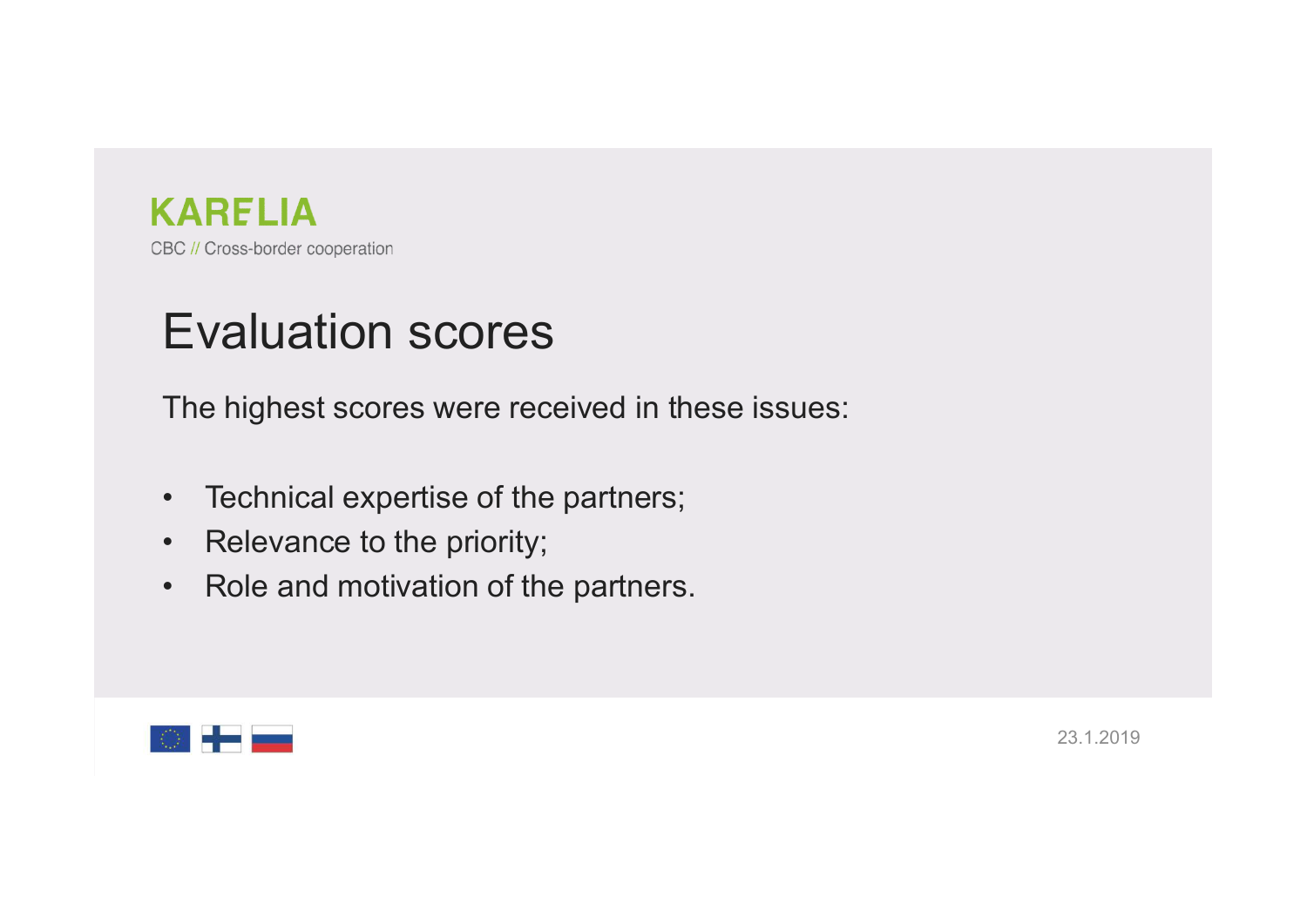

### Evaluation scores

EVAIUATION<br>The lowest scores were received in these issues:<br>The lowest scores were received in these issues:<br>1. Specific objective<br>2. Outputs **RELIA**<br>
Cross-border cooperation<br> **1. Specific objective**<br>
2. Outputs<br>
3. Cost-efficiency **RELIA**<br>
Cross-border cooperation<br> **2. Outputs**<br>
2. Outputs<br>
2. Outputs<br>
2. Cost-efficiency RELIA<br>
Xenss-border cooperation<br>
2. **Conception**<br>
3. Cost-efficiency<br>
2. Outputs<br>
3. Cost-efficiency<br>
Closely followed by problem analysis and activ TELIA<br>
Valuation SCOTES<br>
Ilowest scores were received in these issues:<br>
1. Specific objective<br>
2. Outputs<br>
3. Cost-efficiency<br>
Closely followed by problem analysis and activities.

- 
- 
- 

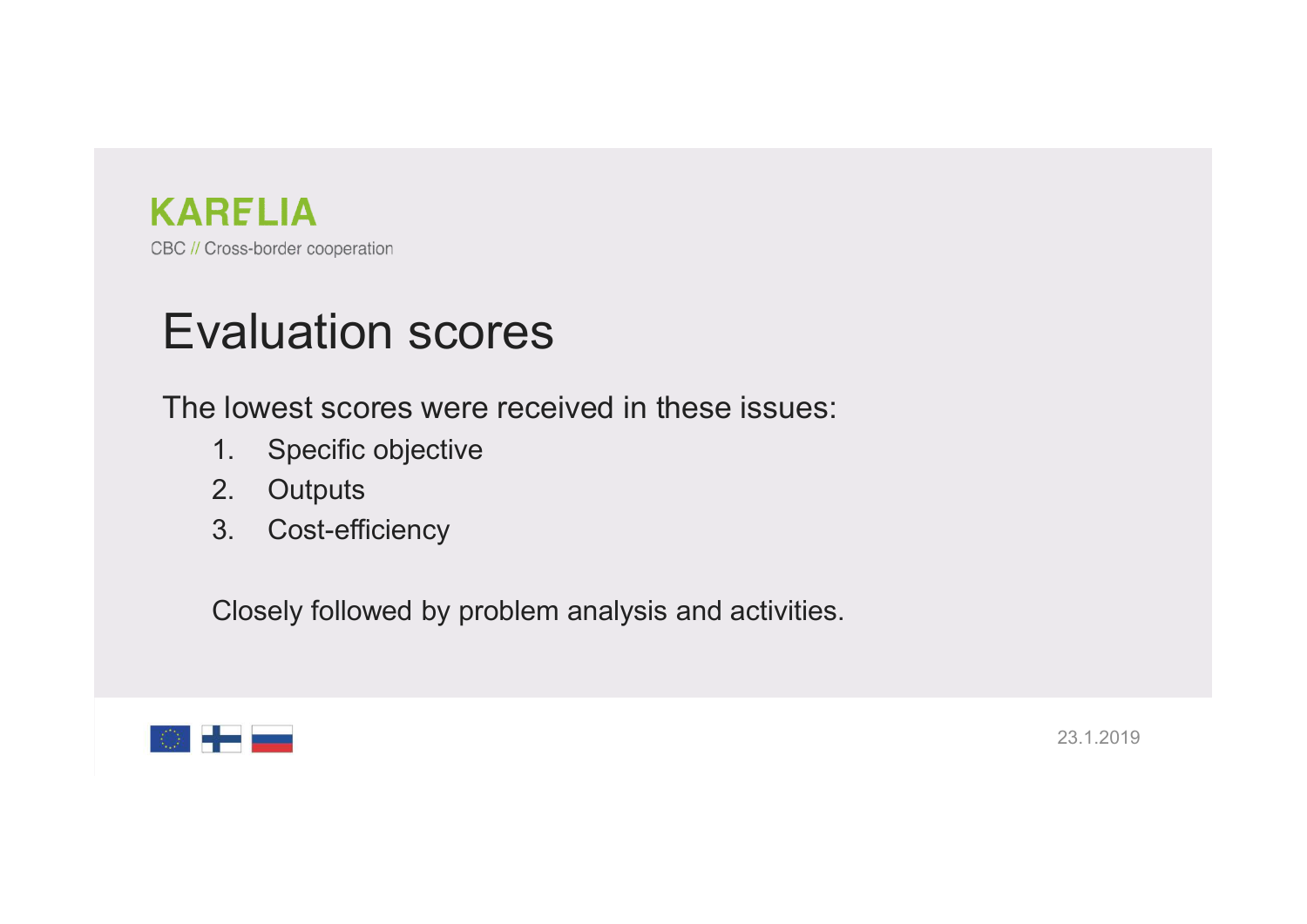

# How to improve your application?

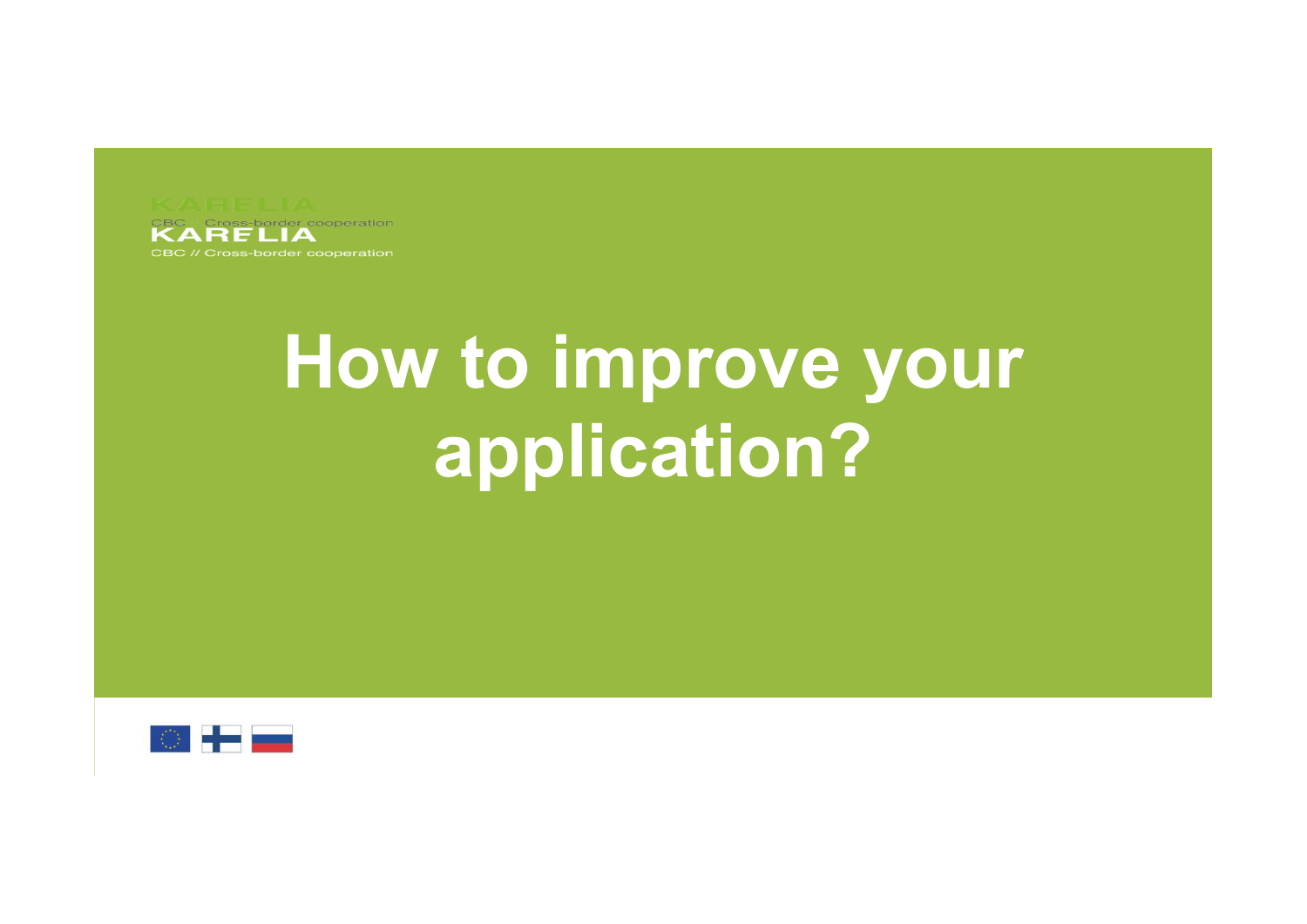

### COMMON PROBLEM

EC // Cross-border cooperation<br>
COMMON PROBLEM<br>
Project logic is not clear (low scores on 1.1, 1.2, 2.1 and 3.1).<br>
Check that:<br>
• The problem is proportly applyied (core problem identified, reasons and

- **EXAMPLIA**<br>
BC // Cross-border cooperation<br> **COMMON PROBLEM**<br>
Project logic is not clear (low scores on 1.1, 1.<br>
Check that:<br>
 The problem is properly analysed (core profiles);<br>
 the objective is derived from the problem **EXAMPLIA**<br> **COMMON PROBLEM**<br>
Project logic is not clear (low scores on 1.1, 1.2, 2.1 and 3.1).<br>
Check that:<br>
• The problem is properly analysed (core problem identified, reasons and<br>
• the objective is derived from the pr **RELIA**<br>
Cross-border cooperation<br>
DIMMON PROBLEM<br>
Diect logic is not clear (low scores on 1.1, 1.2, 2<br>
eck that:<br>
The problem is properly analysed (core proble<br>
results identified);<br>
the objective is derived from the prob **EXARELIA**<br>
• SC // Cross-border cooperation<br>
• Project logic is not clear (low scores on 1.1, 1.2, 2.1 and 3.1).<br>
• The problem is properly analysed (core problem identified, reasons<br>
• the objective is derived from the p **EXAMPLE COMMON PROBLEM**<br>
• BC // Cross-border cooperation<br>
• Project logic is not clear (low scores on 1.1, 1.2, 2.1 and 3.1).<br>
• Check that:<br>
• The problem is properly analysed (core problem identified, reaching results • SC *N* Cross-border cooperation<br>
• Project logic is not clear (low scores on 1.1, 1.2, 2.1 and 3.1).<br>
• The problem is properly analysed (core problem identified, reasons and<br>
• the objective is derived from the problem;
- 
- 
- 

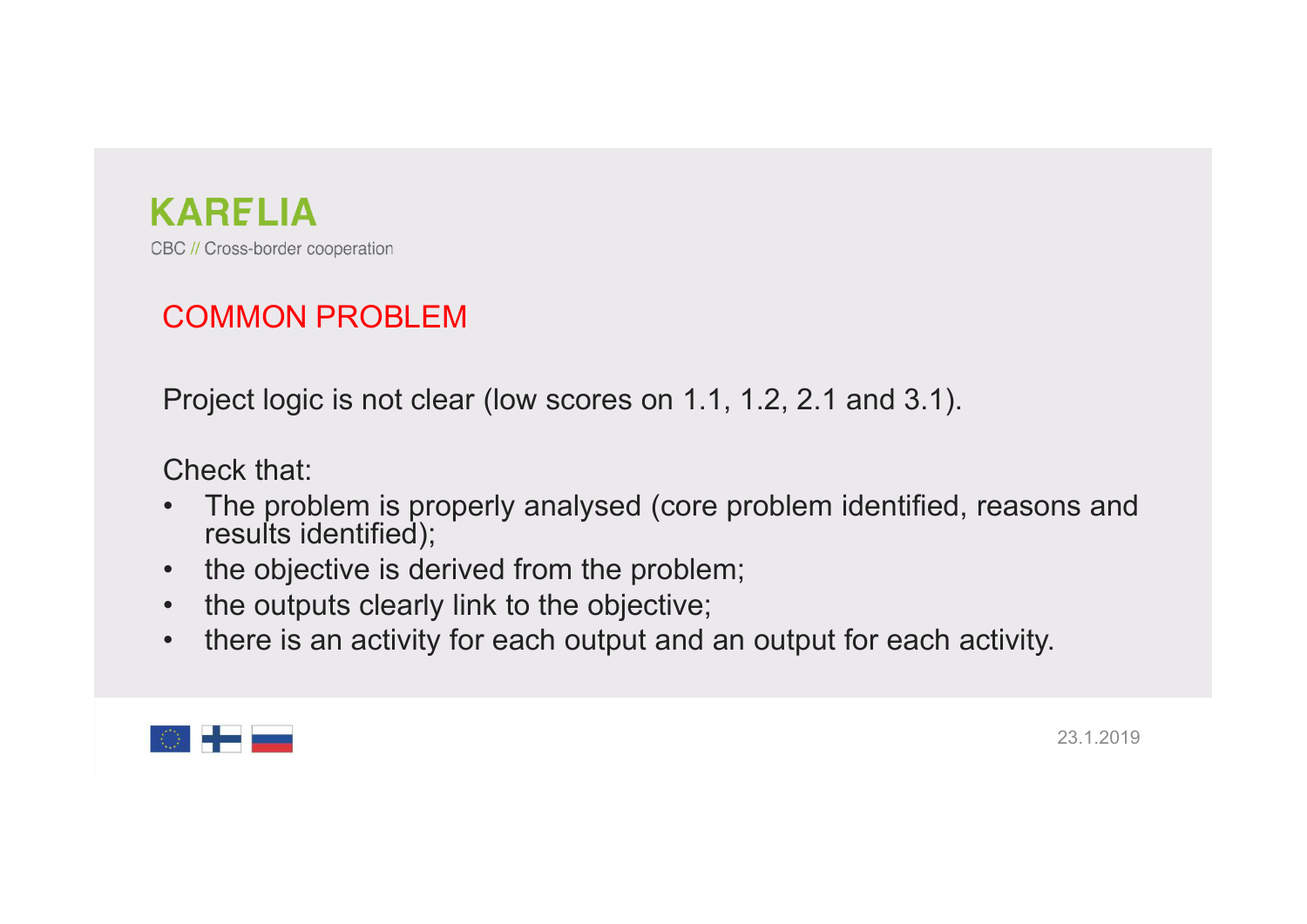

## **EXARELIA**<br>How to improve your application?<br>Problem analysis (1.1) EQ // Cross-border cooperation<br>Problem analysis (1.1)<br>Problem analysis (1.1)<br>Check that:<br>. The core problem is clearly mentioned EC // Cross-border cooperation<br>
HOW to improve your applic<br>
Problem analysis (1.1)<br>
Check that:<br>
• The core problem is clearly mentioned.<br>
• The causes of the problem are described. EC // Cross-border cooperation<br>
• BC // Cross-border cooperation<br>
• The core problem is clearly mentioned.<br>
• The core problem is real and understandable (not a claim or an opinion<br>
• The causes of the problem are describe **EDET A BC // Cross-border cooperation**<br> **HOW to improve your application?**<br> **Problem analysis (1.1)**<br>
Check that:<br>
• The core problem is real and understandable (not a claim or an opinion).<br>
• The causes of the problem ar **EXAMPLIA**<br>
• BC // Cross-border cooperation<br> **HOW to improve your application?**<br>
• **Problem analysis (1.1)**<br>
• The core problem is clearly mentioned.<br>
• The crosses of the problem are described.<br>
• The results of the prob **HOW to improve your application?**<br>
• BC//Cross-border cooperation<br> **Problem analysis (1.1)**<br>
Check that:<br>
• The core problem is clearly mentioned.<br>
• The causes of the problem are described.<br>
• The results of the problem • The problem analysis (1.1)<br>• The core problem is clearly mentioned.<br>• The core problem is clearly mentioned.<br>• The core problem is real and understandable (not a claim or an opinion).<br>• The causes of the problem are desc

- 
- 
- 
- 
- 

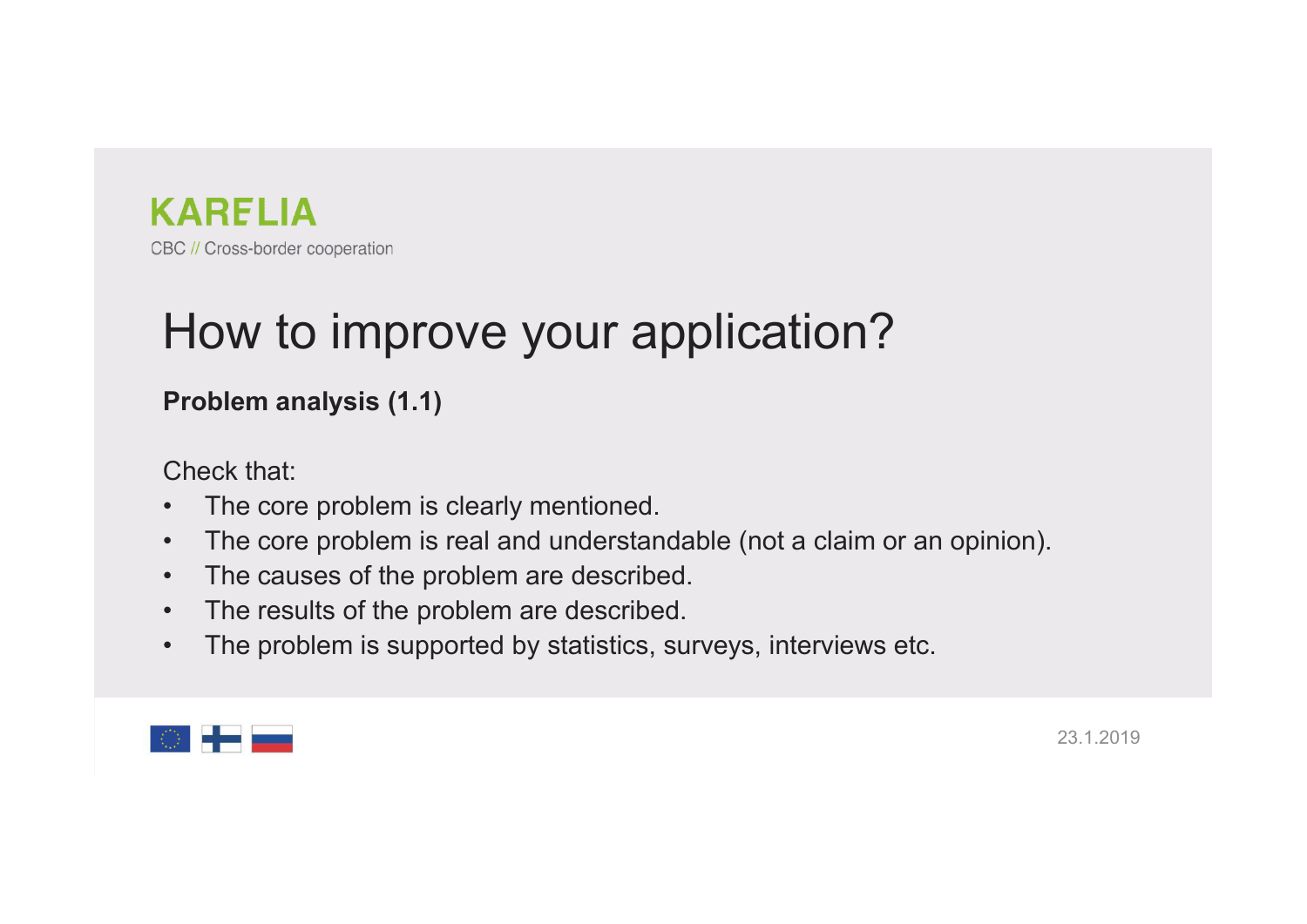

# **KARELIA**<br>Be // Cross-border cooperation<br>How to improve your application?<br>Objective (1.2) Objective (1.2)

SARELIA<br>Se // Cross-border cooperation<br>Objective (1.2)<br>Specific objective is an achievement directly converted from the core<br>problem. problem. **Overall objective is an achievement directly converted from the core problem.**<br> **Objective is an achievement directly converted from the core problem.**<br> **Overall objective** is defined by the programme (check the guideline

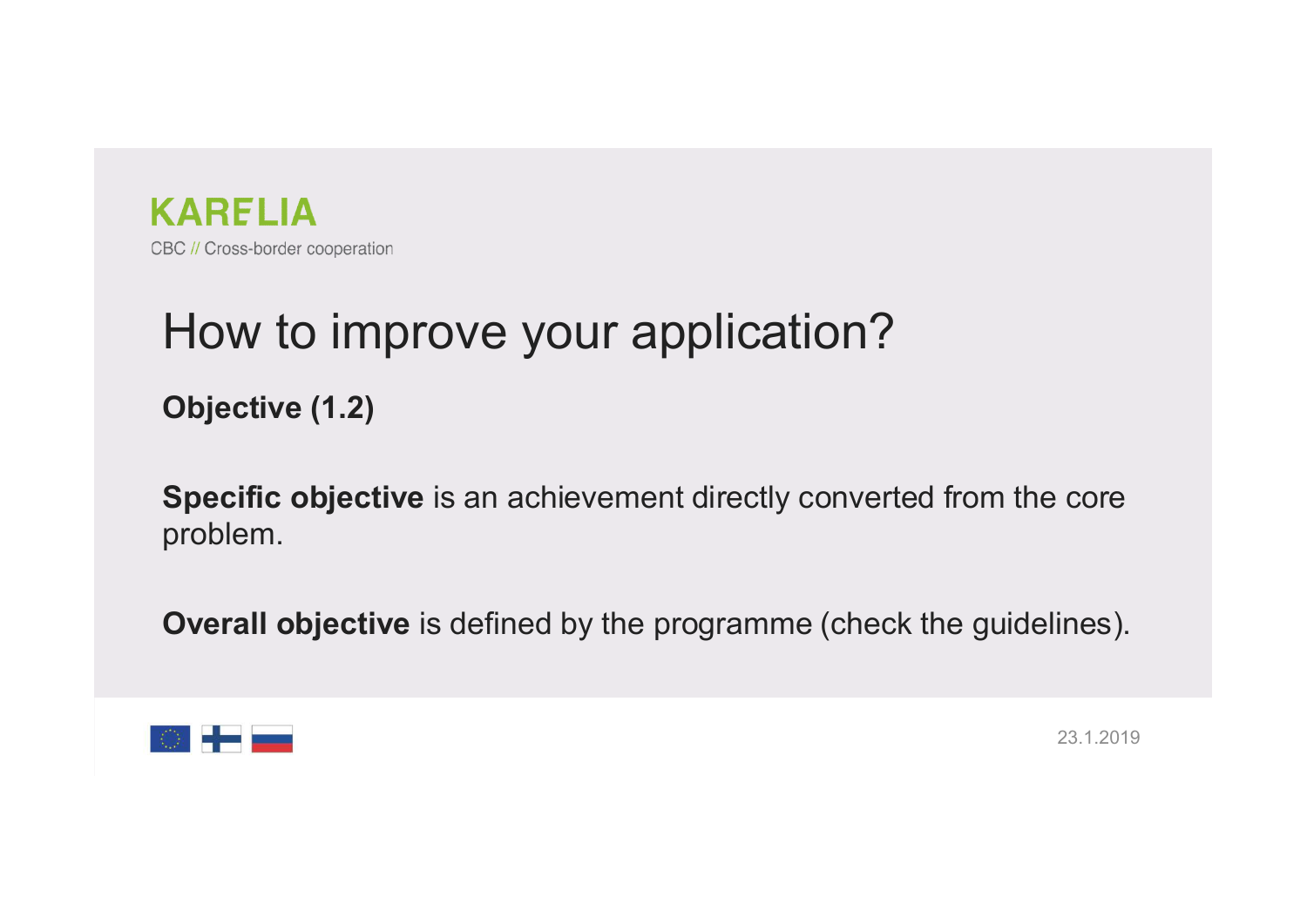

### COMMON PROBLEM

- EXARELIA<br>
FOR Cross-border cooperation<br>
 Objective is not directly linked to the identified problem.<br>
 Objective is written as doing something.<br>
 There are several objectives. **EXAMPLIA**<br>
FOR US CONSECUTE CONSECUTE OF CONSECUTE OF CONSECUTE OF CONSECUTE IS NOT CONSECUTE IS written as doing something.<br>
• Objective is written as doing something.<br>
• There are several objectives.<br>
• Strategy is incl ERTHA<br>
FRA BC // Cross-border cooperation<br>
• Objective is not directly linked to the identified problem.<br>
• Objective is written as doing something.<br>
• There are several objectives.<br>
• Strategy is included to the specific **EXARELIA**<br>• Strategy Consider cooperation<br>• Objective is not directly linked to the identified problem.<br>• Objective is written as doing something.<br>• There are several objectives.<br>• Strategy is included to the specific obj
- 
- 
- 

### For example:

KAHE LIA<br>
BC // Cross-border cooperation<br>
• Objective is not directly linked to the identified problem.<br>
• Objective is written as doing something.<br>
• There are several objectives.<br>
• Strategy is included to the specific BC // Cross-border cooperation<br>
• Objective is not directly linked to the identified problem.<br>
• Objective is written as doing something.<br>
• There are several objectives.<br>
• Strategy is included to the specific objective.<br> **COMMON PROBLEM**<br>
• Objective is not directly linked to the identified proverting.<br>
• Objective is written as doing something.<br>
• There are several objectives.<br>
• Strategy is included to the specific objective.<br>
For exampl

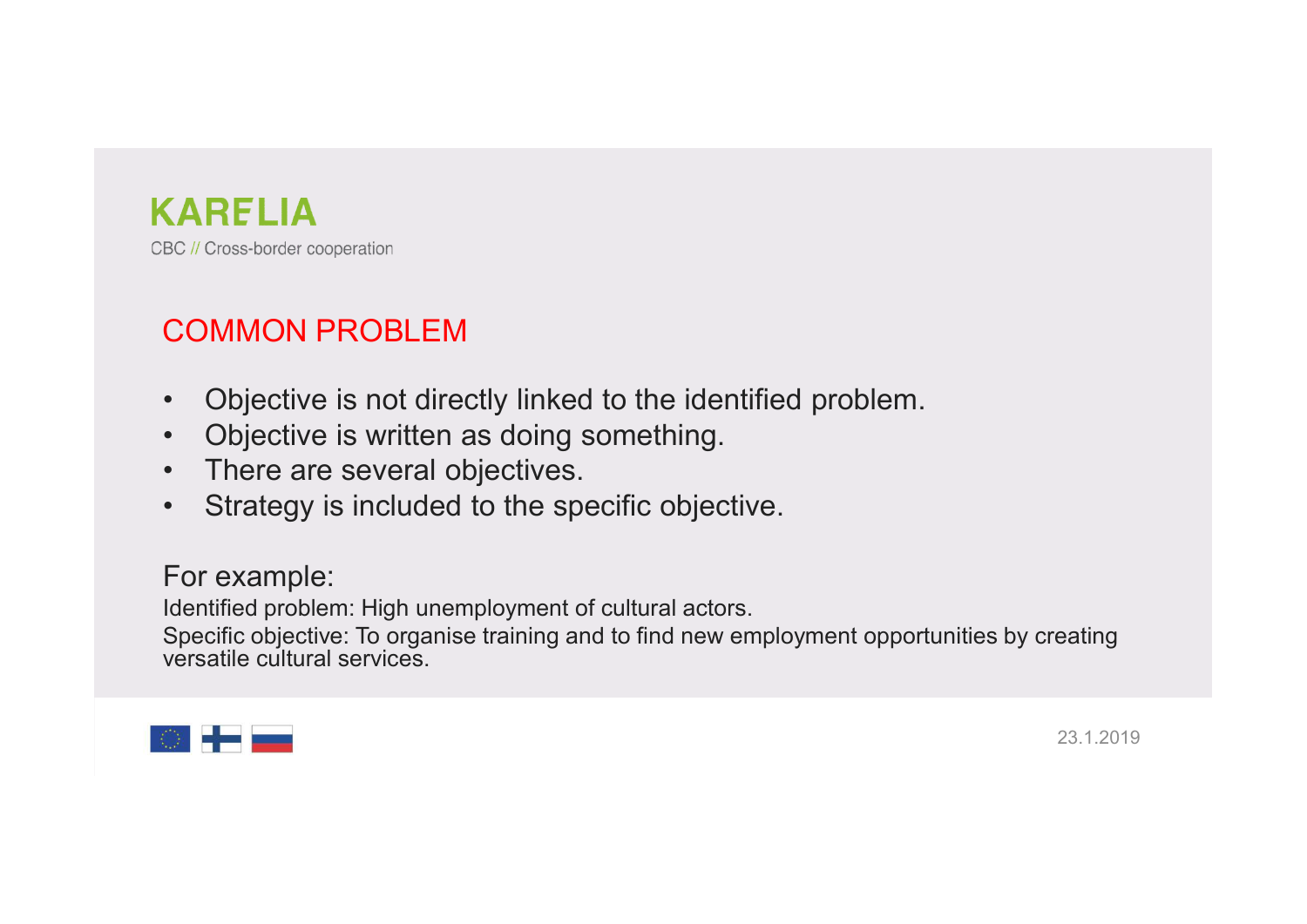

### For example

**Example SC ARELIA**<br>Interaction<br>Identified problem: High unemployment of cultural actors.<br>Specific objective in the concept note: To organise training and to find new employment<br>opportunities by creating versatile cultural Samilary Cross-border cooperation<br>Specific objective in the concept note: To organise training and to find new employment<br>Specific objective in the concept note: To organise training and to find new employment<br>Apportunitie **CARELIA**<br>For example<br>Identified problem: High unemployment of cultural actors.<br>Specific objective in the concept note: To organise training and to find new employment<br>opportunities by creating versatile cultural services. **KARELIA**<br>
BC // Cross-border cooperation<br>
Horn triangle<br>
Identified problem: High unemployment of cultural actors.<br>
Specific objective in the concept note: To organise training and to find new employment<br>
opportunities by **SECT COSES-border cooperation**<br>
SECT EXAMPLE<br>
Didentified problem: High unemployment of cultural actors.<br>
Specific objective in the concept note: To organise training and to find new employment<br>
opportunities by creating

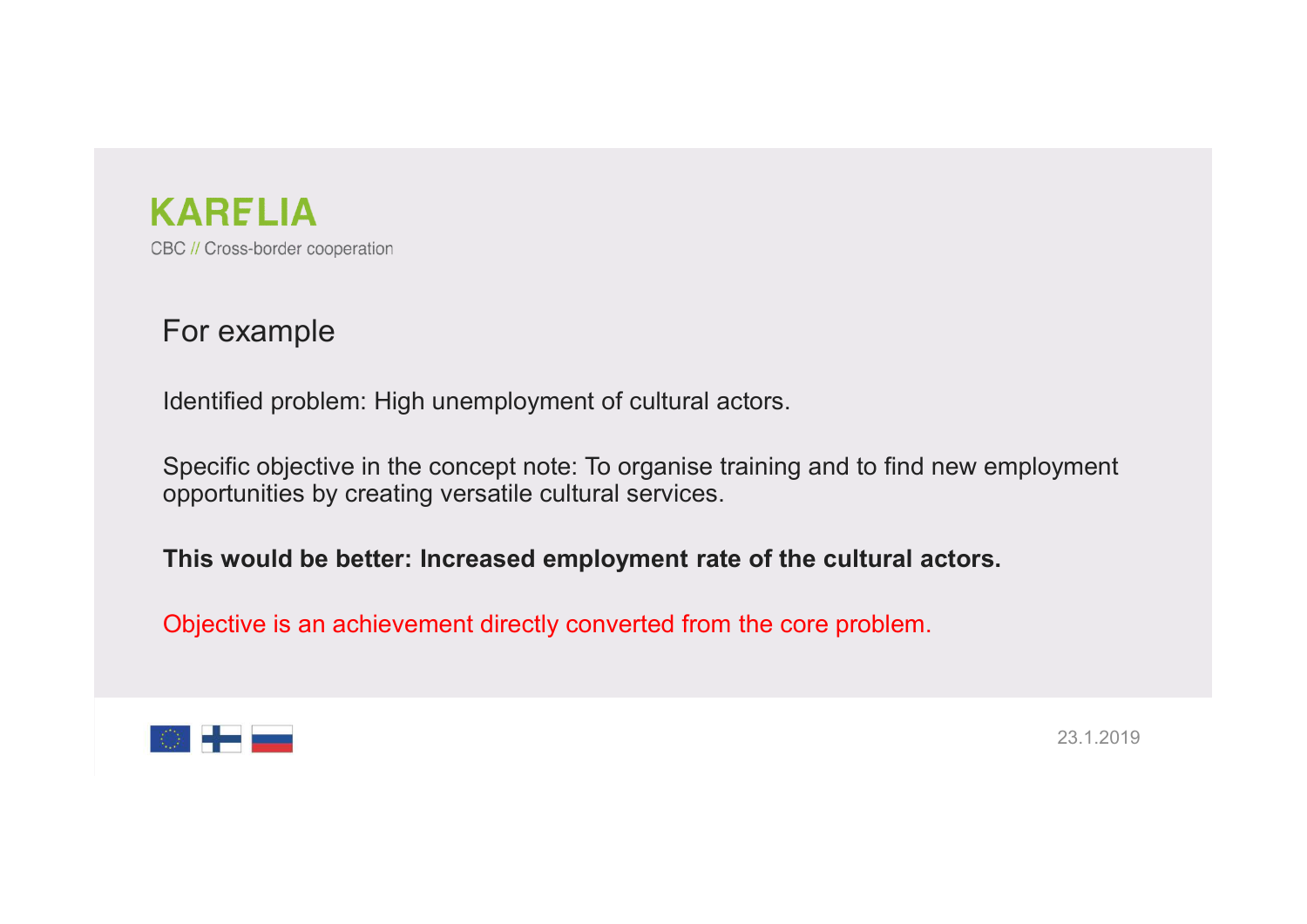

## ERELIA<br>How to improve your application?<br>Target groups (1.3) EC // Cross-border cooperation<br>
BC // Cross-border cooperation<br> **HOW to improve your application**<br>
Target groups (1.3)<br>
Beneficiary = those who benefit from the implementation of the projected<br>
a. Target group = directly p **EXAMPELIA**<br>Beneficiary = those border cooperation<br>**How to improve your application?**<br>Target groups (1.3)<br>Beneficiary = therefit from the implementation of the project.<br>a. Target group = directly positively affected<br>b. Fin **RELIA**<br>
Cross-border cooperation<br> **a. Target groups (1.3)**<br> **a. Target group = directly positively affected**<br> **a.** Target group = directly positively affected<br>
b. Final beneficiary = benefit in the long run (children, con **RELIA**<br>
Cross-border cooperation<br> **or ty form**<br> **b. Final benefit in the implementation of the project.**<br> **a.** Target group = directly positively affected<br> **b.** Final beneficiary = benefit in the long run (children, con **EXAMPLIA**<br>BE // Cross-border cooperation<br>**HOW to improve your applicat**<br>Target groups (1.3)<br>Beneficiary = those who benefit from the implementation of the pro<br>a. Target group = directly positively affected<br>b. Final benefi **INHARE LIA**<br>
Inhabitants of Consecution<br> **Inhamism Inham Proper Server All Consecution**<br> **Inhabitants of the programme region vs. culture entrepreneurs in Kainuu and Kostomuksha**<br>
(But don't go too far: Opera singers fr **EXECTS CONSECTS CONSECTS CONSECTS CONSECTS CONSECTS CONSECTS CONSECTS (SCALL ADDITICATION ?**<br> **Starget groups (1.3)**<br>
Beneficiary = those who benefit from the implementation of the project.<br>
a. Target group = directly pos

- 
- 

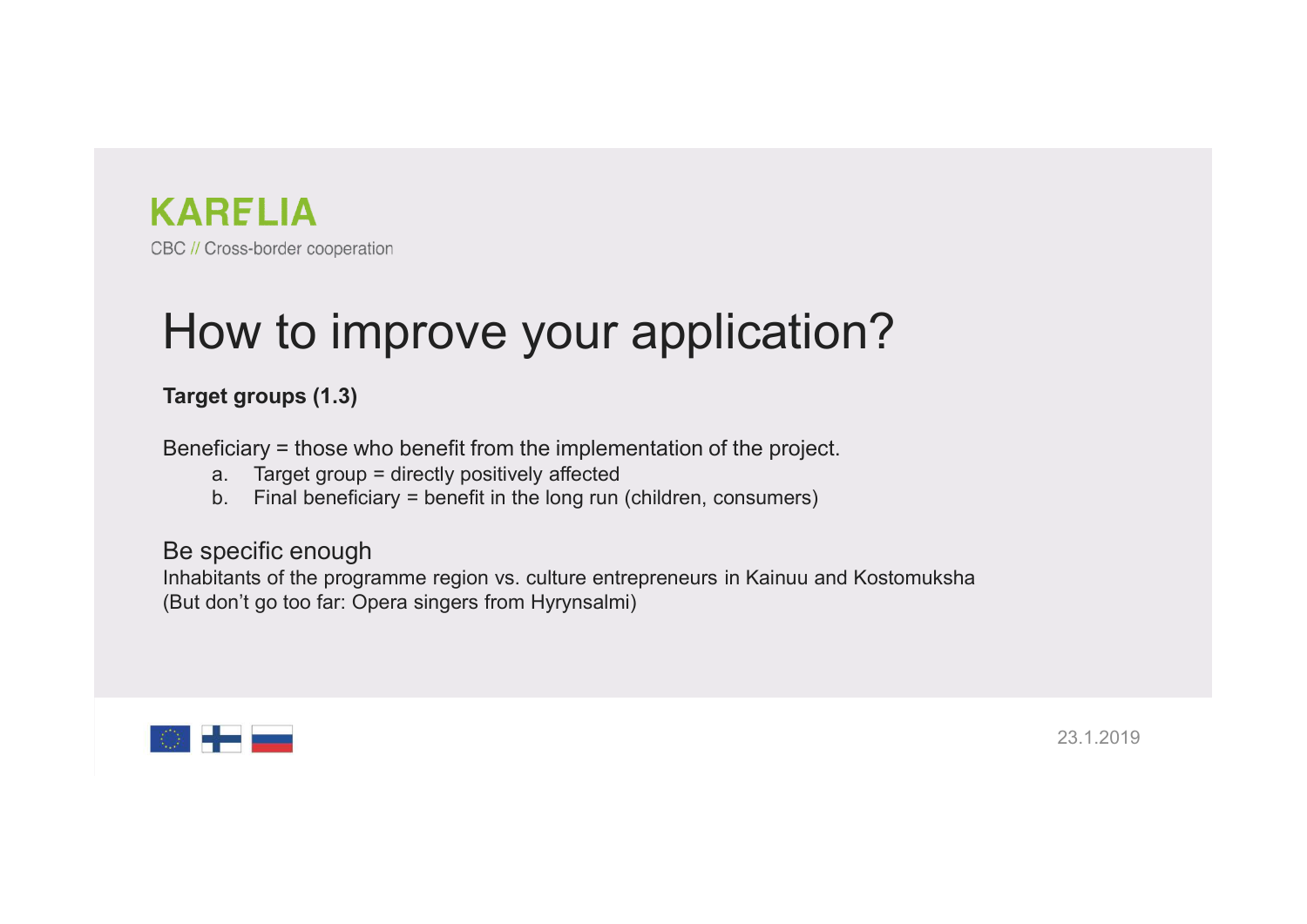

### ERELIA<br>How to improve your application?<br>Relevance to the priority (1.4)<br>Make sum your project contributes to app of the alarmate of the priority EQ // Cross-border cooperation<br>
Relevance to the priority (1.4)<br>
Relevance to the priority (1.4)<br>
Make sure your project contributes to one of the elements of the priority.<br>
Mention in the application to which element the EXARELIA<br>
BC // Cross-border cooperation<br>
How to improve your application?<br>
Relevance to the priority (1.4)<br>
Make sure your project contributes to one of the elements of the priority.<br>
Mention in the application to which e **KARELIA**<br>Mention in the priority (1.4)<br>Relevance to the priority (1.4)<br>Make sure your project contributes to one of the elements of the priority.<br>Mention in the application to which element the proposal is linked to!<br>The **KARELIA**<br>BC // Cross-border cooperation<br>**HOW to improve your Application?**<br>Relevance to the priority (1.4)<br>Make sure your project contributes to one of the elements of the priority.<br>Mention in the application to which ele **KARELIA**<br>BC // Cross-border cooperation<br>**HOW to improve your application?**<br>Relevance to the priority (1.4)<br>Make sure your project contributes to one of the elements of the priority.<br>Mention in the application to which ele **ICONTROVE SURFORT AND AND AND AND AND AND AND ANNO THE SKILL AND MAKE SUPPORT ON THE SKILLS AND MAKE SUPPORT ON THE SKILLS AND MAKE SUPPORT ON THE SKILLS AND MAKE SUPPORT ON THE SKILLS AND MAKE SUPPORT ON THE SKILLS AND M EXECUTE SECT CONSECT CONSECT CONSECT CONSECT CONSECT CONSECT CONSECT AND MAKE SURFORMOTHER REGIVERED CROSCALL THE DEPOTENTIAL MAKE SURFORM ON MAKE SURFORM AND MAKE SURFORM AND MAKE SURFORM AND MAKE SURFORM AND THE SERVICE** BC // Cross-border cooperation<br> **HOW to improve your application?**<br> **Relevance to the priority (1.4)**<br>
Make sure your project contributes to one of the elements of the priority.<br> **Mention in the application to which elemen** How to improve your application?<br>
Relevance to the priority (1.4)<br>
Make sure your project contributes to one of the elements of the priority.<br>
Montion in the application to which element the proposal is linked to!<br>
The ele

- 
- 
- 
- 

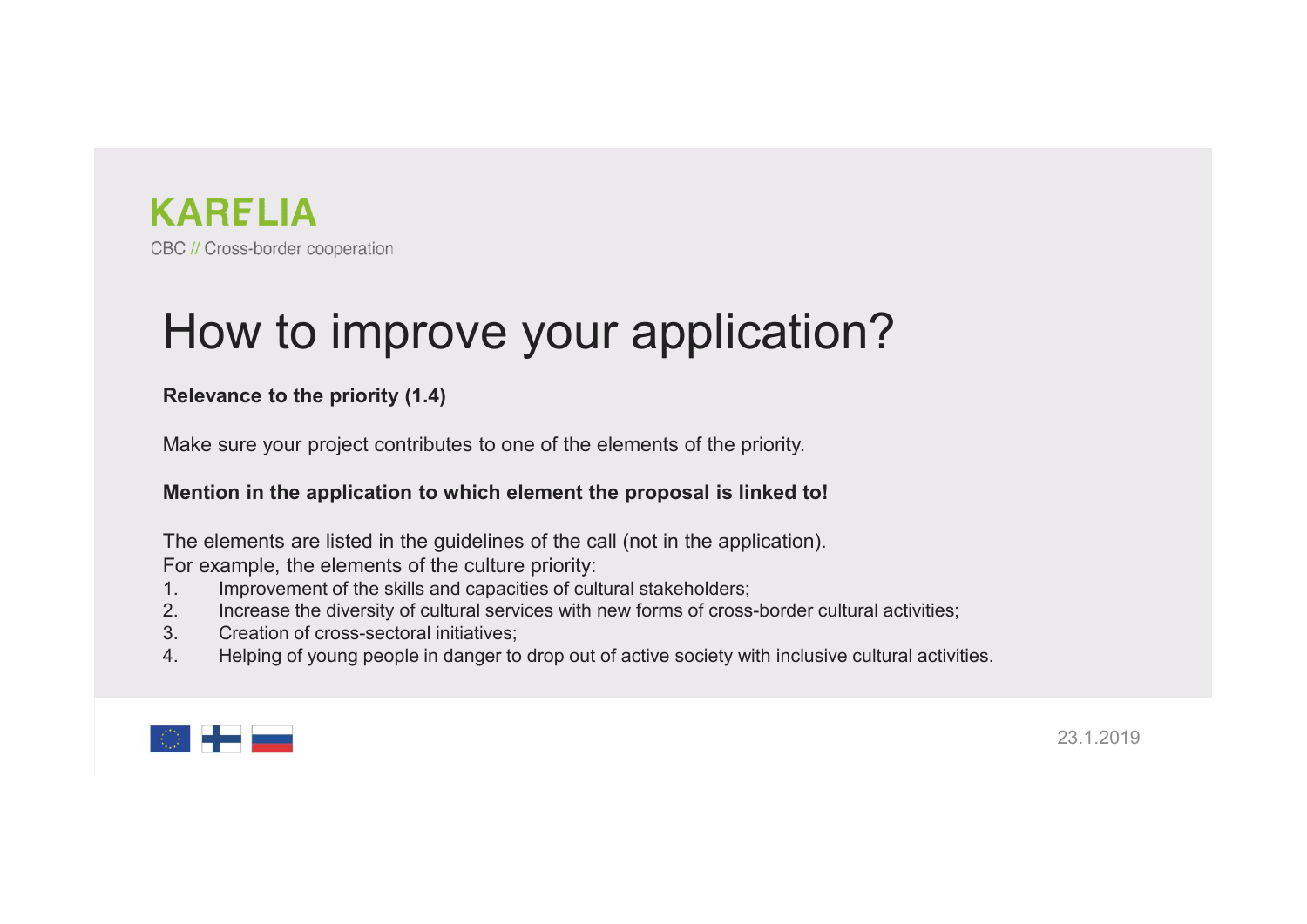

# ERELIA<br>How to improve your application?<br>Cross-border nature (1.5) ERELIA<br>
EC // Cross-border cooperation<br> **Cross-border nature (1.5)**<br>
• Is there added value from CBC?<br>
• Do you have a joint problem or separate ones? **EQUARELIA**<br> **EQUE CONSECUTE COOPETALION**<br> **Cross-border nature (1.5)**<br>
• Is there added value from CBC?<br>
• Do you have a joint problem or separate ones?<br>
• Is the idea just to implement similar activities on both sides of

- 
- 
- EQ *N Cross-border cooperation*<br>
 Bo *N Cross-border cooperation*<br>
 Is there added value from CBC?<br>
 Do you have a joint problem or separate ones?<br>
 Is the idea just to implement similar activities on both sides of the EC *II* Cross-border cooperation<br>
• IGC *II* Cross-border cooperation<br>
• Is there added value from CBC?<br>
• Do you have a joint problem or separate ones?<br>
• Is the idea just to implement similar activities on both sides of **RELIA**<br>
Cross-border cooperation<br> **DW to improve your application?**<br> **Dss-border nature (1.5)**<br>
Is there added value from CBC?<br>
Do you have a joint problem or separate ones?<br>
Is the idea just to implement similar activiti Consekerate cooperation<br>
Consekerate cooperation<br>
Does border nature (1.5)<br>
Is there added value from CBC?<br>
Do you have a joint problem or separate ones?<br>
Is the idea just to implement similar activities on both sides of t something than the set of the method of the set of the set of the set of the set of the set of the set of the idea just to implement similar activities on both sides of the idea just to implement similar activities on both

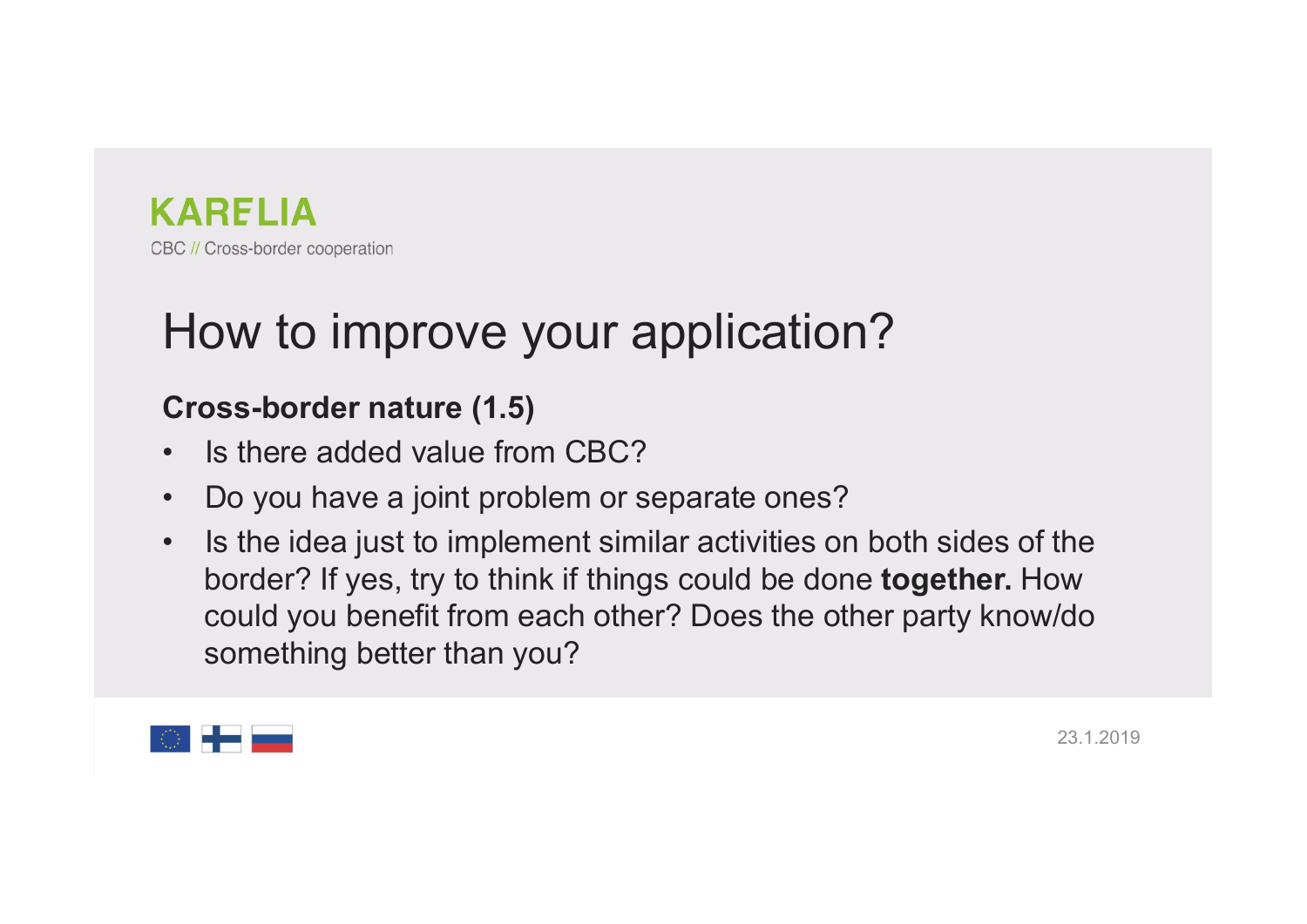

EQUE CONSEQUE COOPERING<br>How to improve your application?<br>Activities (2.1) need to be both necessary and sufficient to produce the proposed<br>outputs. Equivalent comperation<br>Activities (2.1) need to be both necessary and sufficient to produce the proposed<br>outputs.<br>Compare the activities to your problem tree's roots – you can't implement activities outputs. EQ *II* Cross-border cooperation<br>
HOW to improve your application?<br>
Activities (2.1) need to be both necessary and sufficient to produce the proposed<br>
compare the activities to your problem tree's roots – you can't impleme EXARELIA<br>
HOW to improve your application?<br>
Activities (2.1) need to be both necessary and sufficient to produce the proposed<br>
outputs.<br>
Compare the activities to your problem tree's roots – you can't implement activities<br> EDENTIMET CONSEPT COOPERATION CONTINUITY CONSEPT COOPERATION CONTINUITY AND MANUTED Activities (2.1) need to be both necessary and sufferently compare the activities to your problem tree's roots that are not trying to solv BC // Cross-border cooperation<br> **HOW to improve your application?**<br> **Activities (2.1)** need to be both necessary and sufficient to produce the proposed<br>
outputs.<br>
Compare the activities to your problem tree's roots – you c **HOW to improve your application?**<br> **Activities (2.1)** need to be both necessary and sufficient to produce the proposed<br>
outputs.<br>
Compare the activities to your problem tree's roots – you can't implement activities<br>
that

- 
- 

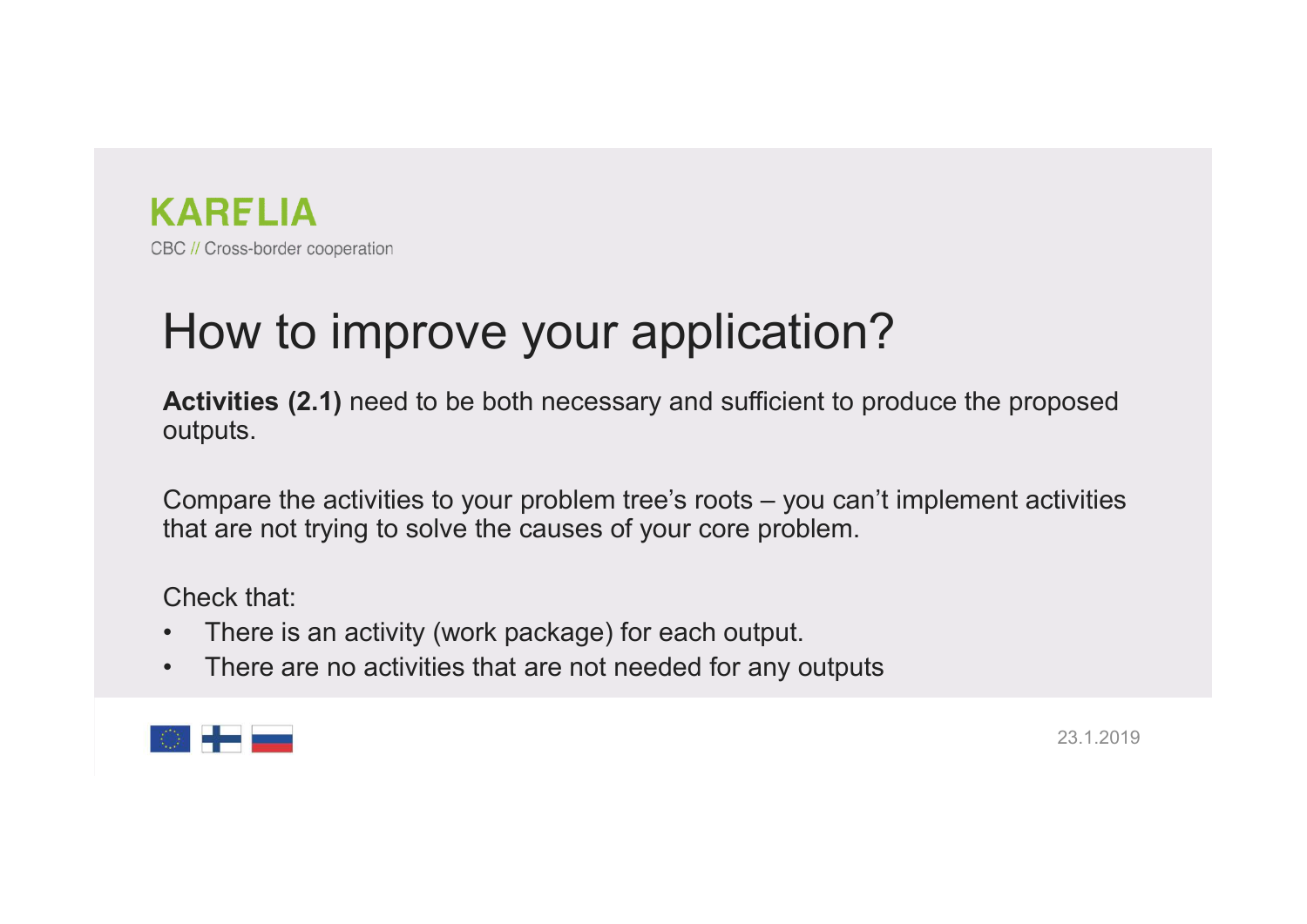### For example

| <b>KARELIA</b>                                     |                                                        |                                                    |                                                         |
|----------------------------------------------------|--------------------------------------------------------|----------------------------------------------------|---------------------------------------------------------|
| CBC // Cross-border cooperation                    |                                                        |                                                    |                                                         |
| For example                                        |                                                        |                                                    |                                                         |
| <b>Outputs</b>                                     | <b>Activities (option 1)</b>                           | <b>Activities (option 2)</b>                       | <b>Activities (option 3)</b>                            |
| Increased marketing capacity<br>of cultural actors | Marketing training                                     | Marke ing raining                                  | Marketing and language<br>training                      |
| Identified potential employees                     | Survey on potential<br>employees                       | Dat.<br>fining,<br>tendering and<br>implementation | Survey on potential<br>employ                           |
| <b>CBC</b> database created                        | Database: defining,<br>tendering and<br>implementation |                                                    | Organis. a dure<br>festival in Finland and<br>Russia    |
|                                                    |                                                        |                                                    | Database: defining,<br>tendering and<br>implementation. |
|                                                    |                                                        |                                                    |                                                         |
|                                                    |                                                        |                                                    |                                                         |

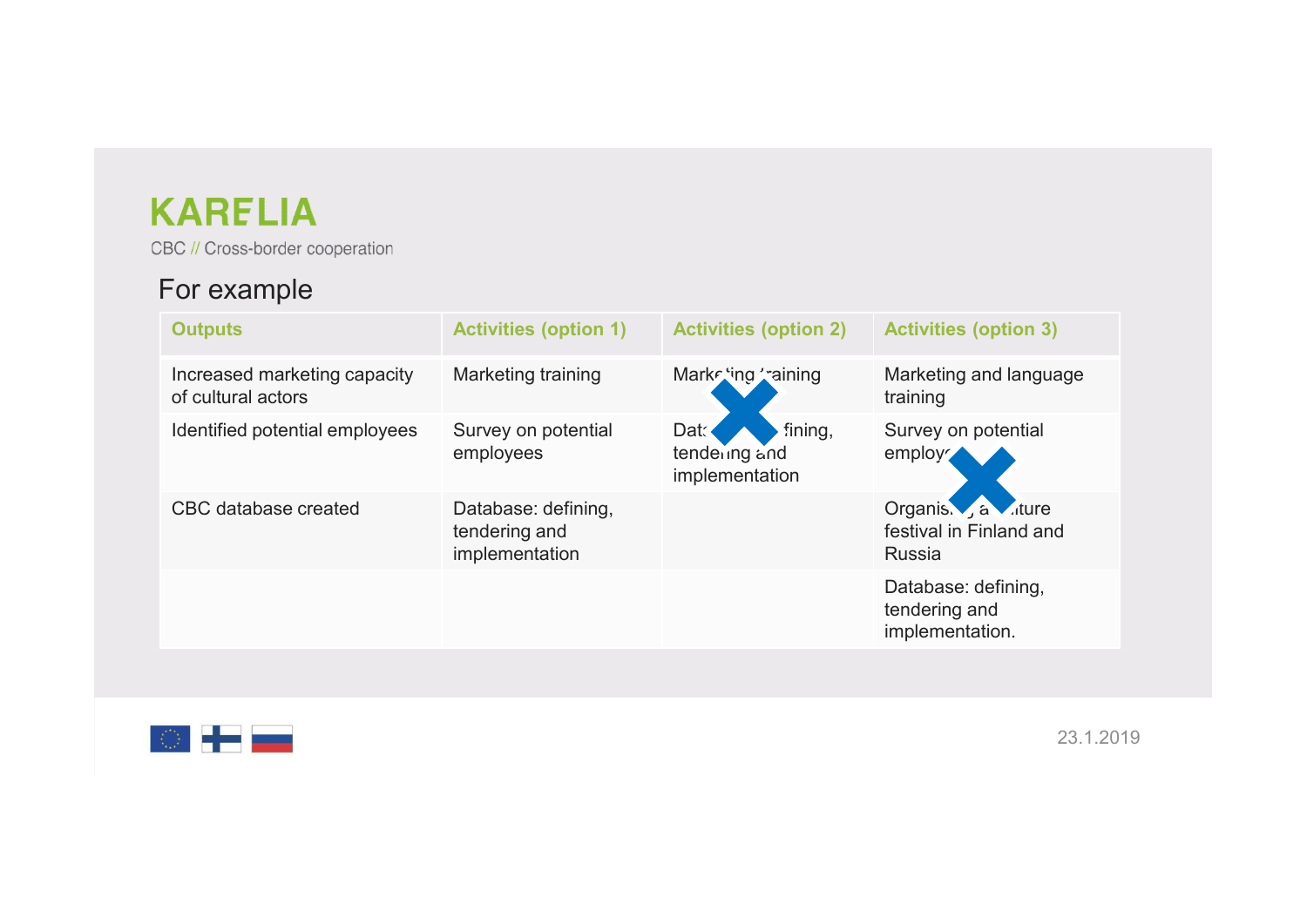

## ERELIA<br>How to improve your application?<br>Role and motivation of the partners (2.2) Example and motivation<br>Role and motivation of the partners (2.2)<br>Role and motivation of the partners (2.2)<br>Make sure the role and motivation is filled in for all partners. EC // Cross-border cooperation<br>
• How to improve your application?<br>
• Make sure the role and motivation is filled in for all partners.<br>
• Compare the roles and the proposed activities to each other.<br>
• Is the motivation r FORTHE RECALCONGER COOPERING RECALCONGER COOPERING<br>
FROM THE ROLE and motivation of the partners (2.2)<br>
• Make sure the role and motivation is filled in for all partners.<br>
• Compare the roles and the proposed activities to EC // Cross-border cooperation<br> **HOW to improve your application?**<br> **Role and motivation of the partners (2.2)**<br>
• Make sure the role and motivation is filled in for all partners<br>
• Compare the roles and the proposed activ

- 
- 
- 

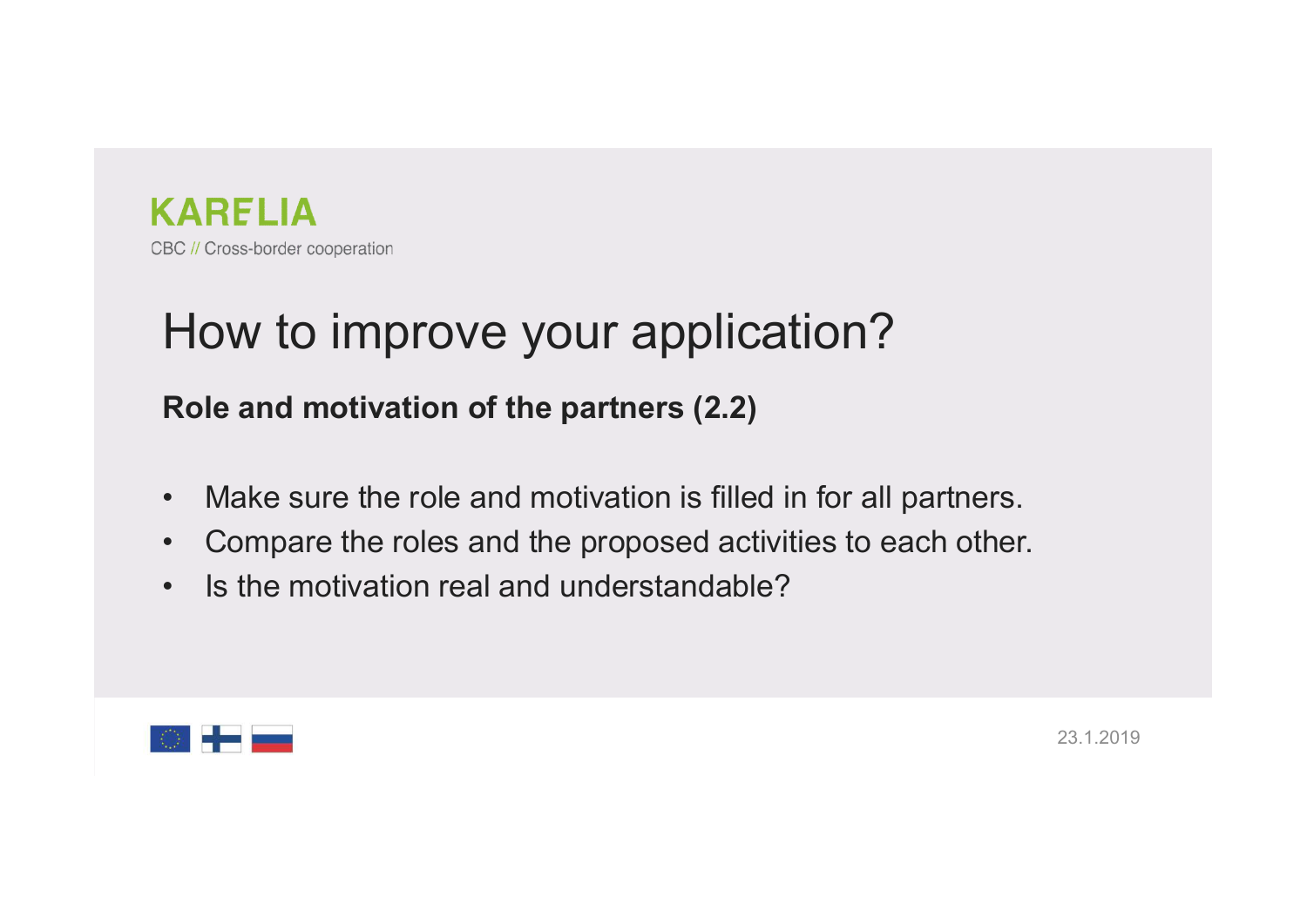

# ERELIA<br>How to improve your application?<br>Outputs (3.1)

- **Example 2016**<br>
BC // Cross-border cooperation<br> **Outputs (3.1)**<br>
 The outputs need to be necessary and suffice objective of the project. **EXAMPLIA**<br>• The outputs cooperation<br>**Outputs (3.1)**<br>• The outputs need to be necessary and sufficient for the specific<br>• Do remember to check that the activities support the outputs (the RELIA<br>
Cross-border cooperation<br>
OW **to improve your application?**<br>
t**puts (3.1)**<br>
The outputs need to be necessary and sufficient for the<br>
objective of the project.<br>
Do remember to check that the activities support the<br>
o
- **EDEC ACCONSERVICUTE:**<br>
BEC ACCONSE COOPERING COOPERING TO DUPLING TO DUPLING (3.1)<br>
 The outputs need to be necessary and sufficient for the specific<br>
 Do remember to check that the activities support the outputs (the<br> **RELIA**<br>Cross-border cooperation<br>**tputs (3.1)**<br>The outputs need to be necessary and sufficient for the specific<br>objective of the project.<br>Do remember to check that the activities support the outputs (the<br>outputs do not com

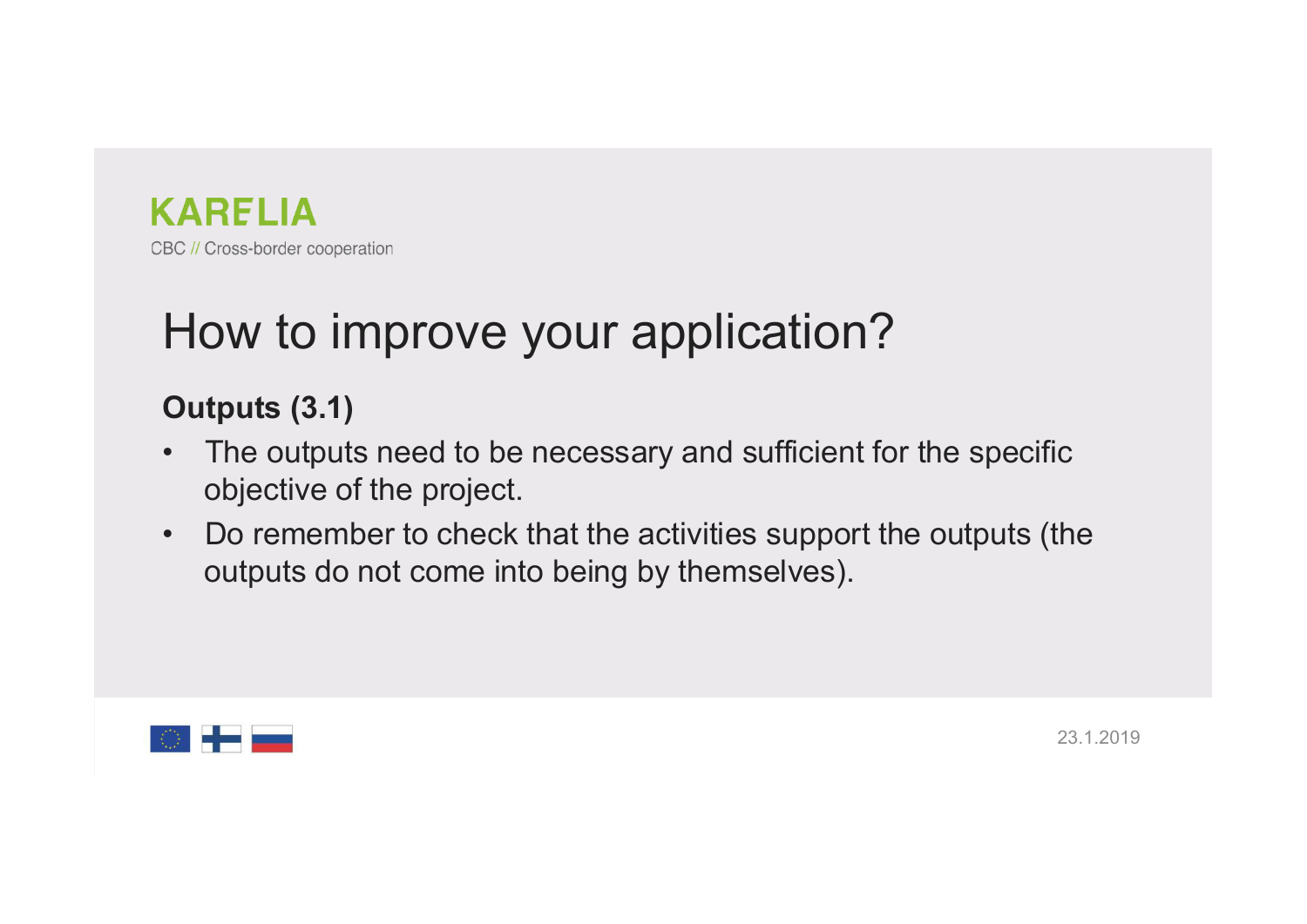

# ERELIA<br>How to improve your application?<br>Price-quality ratio (4.1)

- EQUE CODERA<br>PEC // Cross-border cooperation<br>**Price-quality ratio (4.1)**<br>• Compare the price tag to the problem you are going to<br>the objective, not to the activities and outputs. CARELIA<br>
• Consesporter cooperation<br>
• Compare the price tag to the problem you are going to solve and to<br>
• Compare the price tag to the problem you are going to solve and to<br>
• If the score is 3 or less, it might not be RELIA<br>
Cross-border cooperation<br> **Cons-border cooperation**<br> **ce-quality ratio (4.1)**<br>
Compare the price tag to the problem you are going to solve and to<br>
the objective, not to the activities and outputs.<br>
If the score is 3 FORT CONSERVIONS FOR SEVIDENTIAN BE A CARAGELIA<br>
FOR CALCONSE COOPERING TO SUPPOSE THE SCORE IS THE SCORE IS A COMPARE the price tag to the problem you are going to solve and to<br>  $\cdot$  If the score is 3 or less, it might no • If budget needs to be cut, consider if the project be implemented<br>
• Compare the price tag to the problem you are going to solve and to<br>
• If the score is 3 or less, it might not be a good idea to increase the<br>
• If budg
- RELIA<br>
Cross-border cooperation<br> **OW to improve your application?**<br> **ce-quality ratio (4.1)**<br>
Compare the price tag to the problem you are goir<br>
the objective, not to the activities and outputs.<br>
If the score is 3 or less, ow to improve your application?<br>
ce-quality ratio (4.1)<br>
Compare the price tag to the problem you are going<br>
the objective, not to the activities and outputs.<br>
If the score is 3 or less, it might not be a good idea<br>
budget
- 

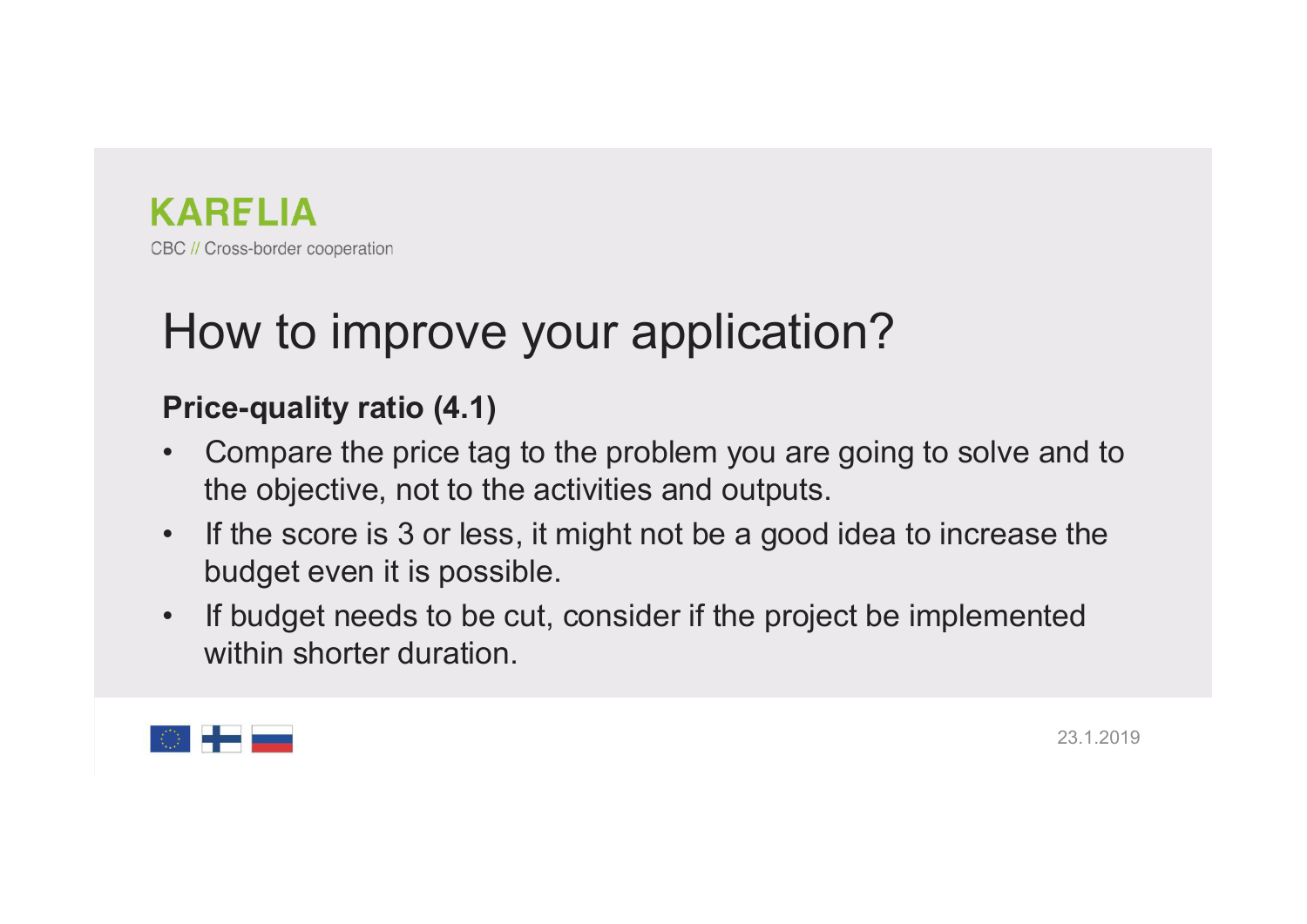

# ERELIA<br>How to improve your application?<br>Technical expertise (5.1)

ERELIA<br>
How to improve your application?<br>
Technical expertise (5.1)<br>
Compare the expertise of the partners to the proposed at<br>
there activities that can't be implemented by the partner **EXPINA**<br>
• Consecuted cooperation<br> **HOW to improve your application?**<br> **Technical expertise (5.1)**<br>
• Compare the expertise of the partners to the proposed activities: are<br>
there activities that can't be implemented by th **RELIA**<br>Onsechonder cooperation<br> **Consechonder cooperation**<br> **Compare the expertise (5.1)**<br>
Compare the expertise of the partners to the proposed activities: are<br>
there activities that can't be implemented by the partners? RELIA<br>
Cross-border cooperation<br>
DW to improve your application?<br>
chnical expertise (5.1)<br>
Compare the expertise of the partners to the proposed activities: are<br>
there activities that can't be implemented by the partners? **RELIA**<br>
Cross-border cooperation<br> **OW to improve your application?**<br> **Chinical expertise (5.1)**<br>
Compare the expertise of the partners to the proposed activities: are<br>
there activities that can't be implemented by the par

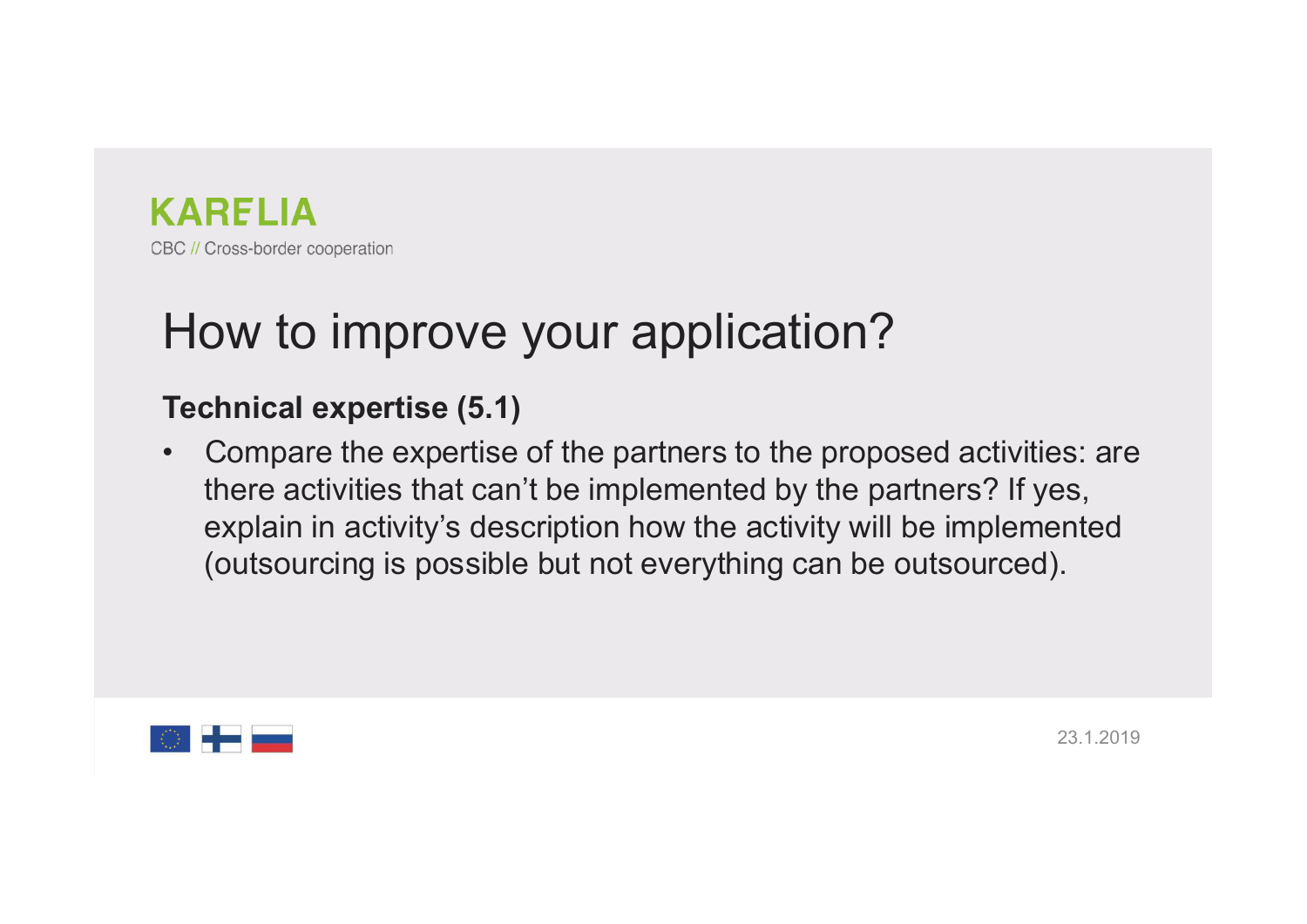

# **EXARELIA**<br>How to improve your application?<br>COMMON PROBLEM

### **COMMON PROBLEM** Financial Capacity

## EC // Cross-border cooperation<br>
HOW to important Copering and Coperative and beginner in the claim of the comparable of the sequence of the sequence of the sequence of the sequence of the sequence of the sequence of  $\alpha$  a CARELIA<br>
BC // Cross-border cooperation<br>  $\begin{array}{c} \text{HOW to improve BVD} \ \text{I} \ \text{I} \ \text{I} \ \text{I} \ \text{I} \ \text{I} \ \text{I} \ \text{I} \ \text{I} \ \text{I} \ \text{I} \ \text{I} \ \text{I} \ \text{I} \ \text{I} \ \text{I} \ \text{I} \ \text{I} \ \text{I} \ \text{I} \ \text{I} \ \text{I} \ \text{I} \ \text{I} \ \text{I} \ \text{I} \ \text{I}$  $\begin{tabular}{l|c|c|} \hline \multicolumn{1}{l}{\textbf{A}} \\ \hline \multicolumn{1}{l}{\textbf{B}} & \multicolumn{1}{l}{\textbf{B}} & \multicolumn{1}{l}{\textbf{B}} & \multicolumn{1}{l}{\textbf{B}} & \multicolumn{1}{l}{\textbf{B}} \\ \hline \multicolumn{1}{l}{\textbf{C} & \textbf{M} & \textbf{M} & \textbf{M} & \textbf{M} & \textbf{M} & \textbf{M} & \textbf{M} \\ \hline \multicolumn{1}{l}{\textbf{C} & \textbf{M} & \textbf{M} & \textbf{$  $\begin{tabular}{|c|c|} \hline & \multicolumn{1}{|c|}{\textbf{A}} \\ \hline \textbf{B} & \multicolumn{1}{|c|}{\textbf{B} & \multicolumn{1}{|c|}{\textbf{B} & \multicolumn{1}{|c|}{\textbf{B} & \multicolumn{1}{|c|}{\textbf{B} & \multicolumn{1}{|c|}{\textbf{B} & \multicolumn{1}{|c|}{\textbf{B} & \multicolumn{1}{|c|}{\textbf{B} & \multicolumn{1}{|c|}{\textbf{B} & \multicolumn{1}{|c|}{\textbf{B} & \multicolumn{1}{|c|}{\textbf$ BC // Cross-border cooperation<br>
COMMON PROBLEM<br>
Tinancial Capacity<br>
Have you answered NO to any<br>
of these questions?<br>
Are you sure? If you are, you<br>
the application and explanation and the sequential temperature and the se BC // Cross-border cooperation<br>  $\begin{array}{r|l|l} \hline \multicolumn{3}{l}{\textbf{B}}& \multicolumn{3}{l}{\textbf{B}}& \multicolumn{3}{l}{\textbf{B}}& \multicolumn{3}{l}{\textbf{B}}& \multicolumn{3}{l}{\textbf{B}}& \multicolumn{3}{l}{\textbf{B}}& \multicolumn{3}{l}{\textbf{B}}& \multicolumn{3}{l}{\textbf{B}}& \multicolumn{3}{l}{\textbf{B}}& \multicolumn{3}{l}{\textbf{B}}& \multicolumn{3}{l}{\textbf{B$ **How to improve the your served NO** to any **the sequential Capacity**<br>
Financial Capacity<br>
Have you answered NO to any of these questions?<br>
or the sequental or the sequenta in the sequenta of the sequenta and regard to the

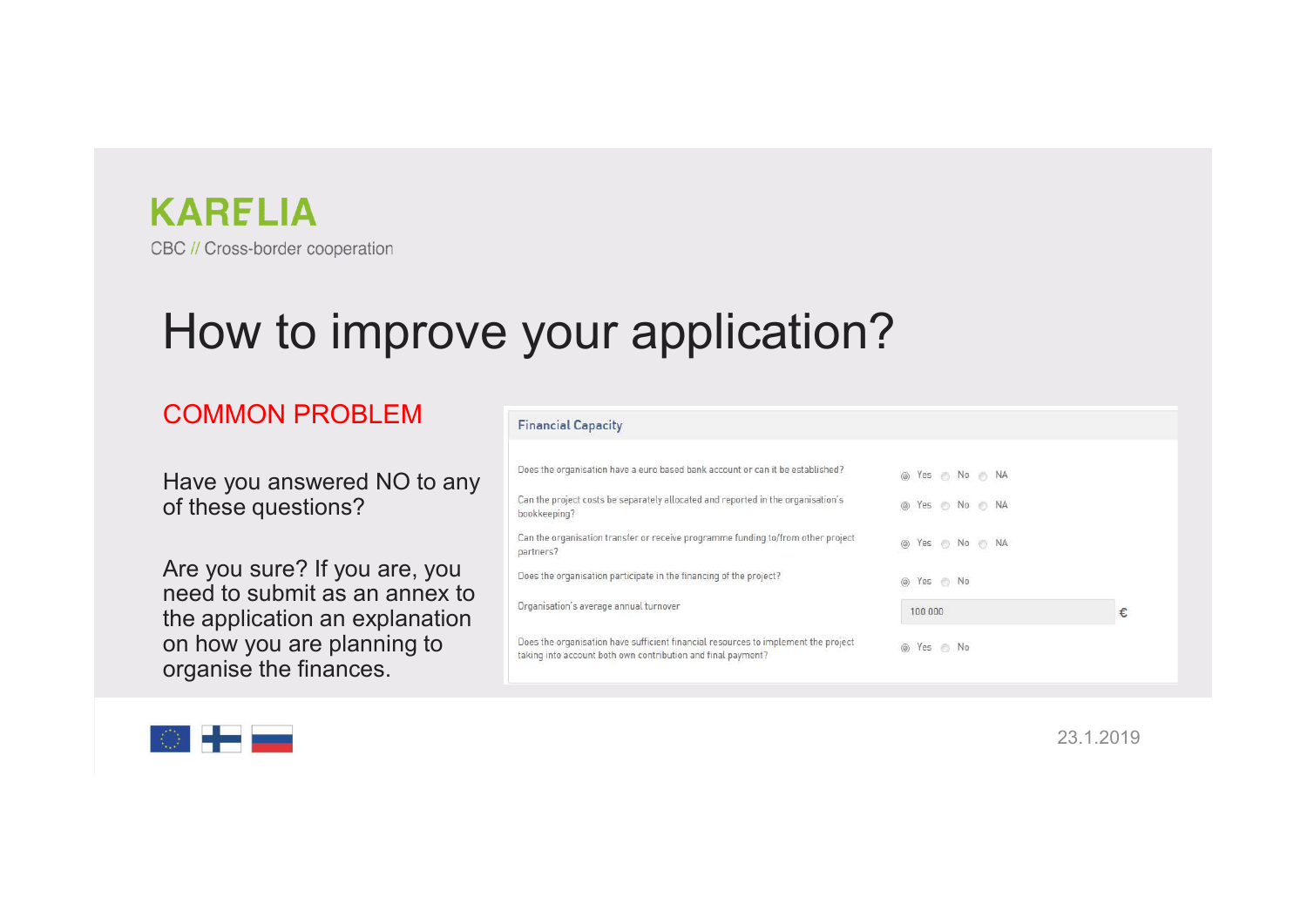

| <b>KARELIA</b><br>CBC // Cross-border cooperation                                                      | How to improve your application?                                                                                                                                                   |                                    |   |
|--------------------------------------------------------------------------------------------------------|------------------------------------------------------------------------------------------------------------------------------------------------------------------------------------|------------------------------------|---|
| Take into account:                                                                                     | <b>Financial Capacity</b>                                                                                                                                                          |                                    |   |
| Lead partner has to answer YES.<br>Everybody has to answer<br>YES.                                     | Does the organisation have a euro based bank account or can it be established?<br>Can the project costs be separately allocated and reported in the organisation's<br>bookkeeping? | ⊚ Yes ⊜ No ⊜ NA<br>◎ Yes ◎ No ◎ NA |   |
| Only partners who do not neither<br>receive or transfer funding can<br>answer NA, others has to answer | Can the organisation transfer or receive programme funding to/from other project<br>partners?<br>Does the organisation participate in the financing of the project?                | ◎ Yes ◎ No ◎ NA<br>◎ Yes ◎ No      |   |
| YES.<br>Only LP answers, has to answer                                                                 | Organisation's average annual turnover<br>Does the organisation have sufficient financial resources to implement the project                                                       | 100 000<br>◎ Yes ◎ No              | € |
| YES.                                                                                                   | taking into account both own contribution and final payment?                                                                                                                       |                                    |   |

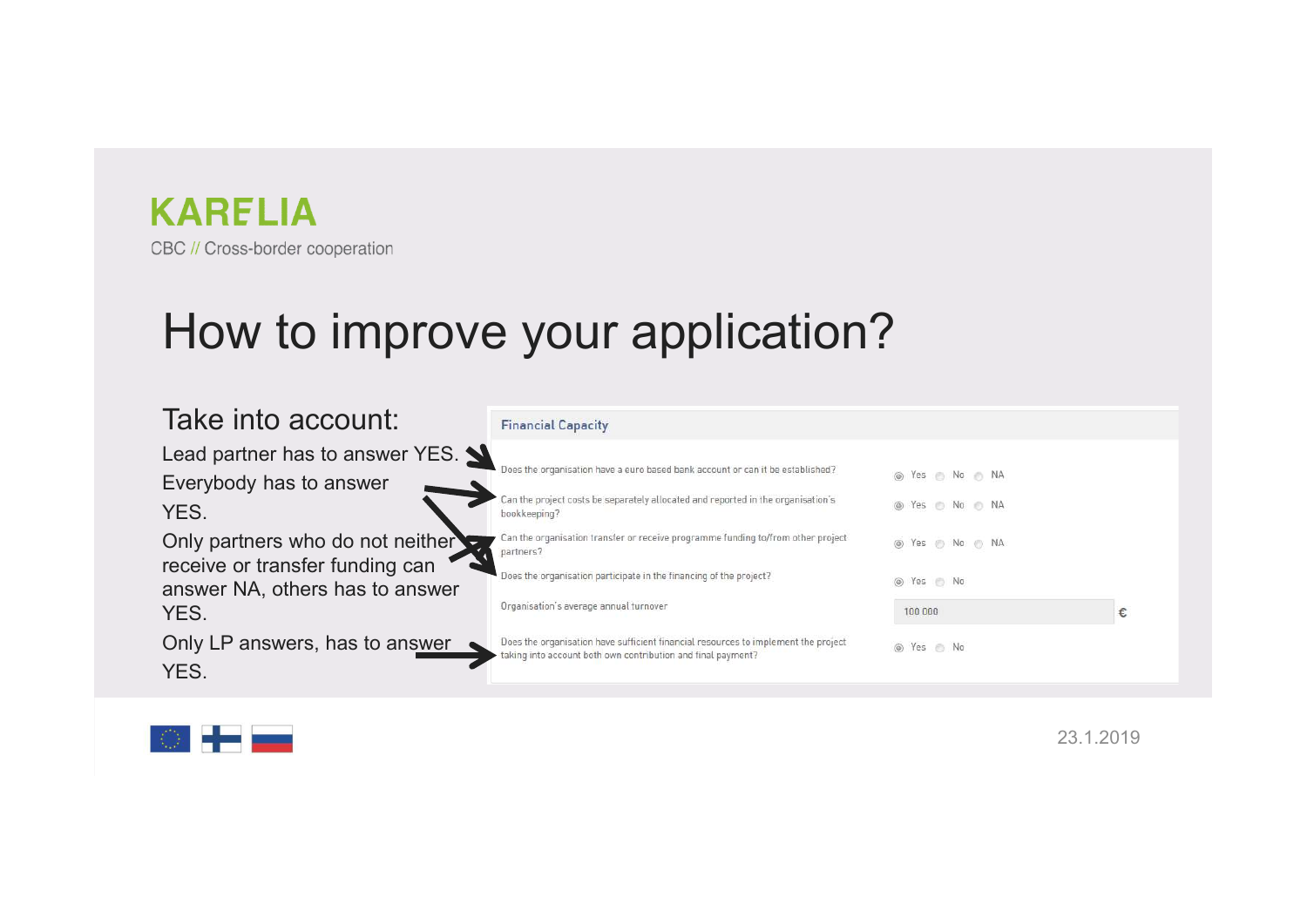

# ERELIA<br>How to improve your application<br>Common problem<br>Do not mark your co-financing (own contribution) in investments

### Common problem

| ARELIA                                                                                                     |                                 |   |          |                                                                 |  |
|------------------------------------------------------------------------------------------------------------|---------------------------------|---|----------|-----------------------------------------------------------------|--|
| <b>3C // Cross-border cooperation</b>                                                                      |                                 |   |          |                                                                 |  |
|                                                                                                            |                                 |   |          |                                                                 |  |
|                                                                                                            |                                 |   |          |                                                                 |  |
|                                                                                                            |                                 |   |          |                                                                 |  |
|                                                                                                            |                                 |   |          |                                                                 |  |
|                                                                                                            | How to improve your application |   |          |                                                                 |  |
|                                                                                                            |                                 |   |          |                                                                 |  |
|                                                                                                            |                                 |   |          |                                                                 |  |
|                                                                                                            |                                 |   |          | Do not mark your co-financing (own contribution) in investments |  |
|                                                                                                            |                                 |   |          |                                                                 |  |
| <b>Common problem</b><br><b>Requested financing</b><br>Do not fill in. Automatically inserted from budget. |                                 |   |          |                                                                 |  |
| Total costs of the project                                                                                 | $\overline{0}$                  | € |          |                                                                 |  |
| Investments included in                                                                                    |                                 |   |          |                                                                 |  |
| total costs                                                                                                | $\theta$                        |   | $\theta$ | % of total financing                                            |  |

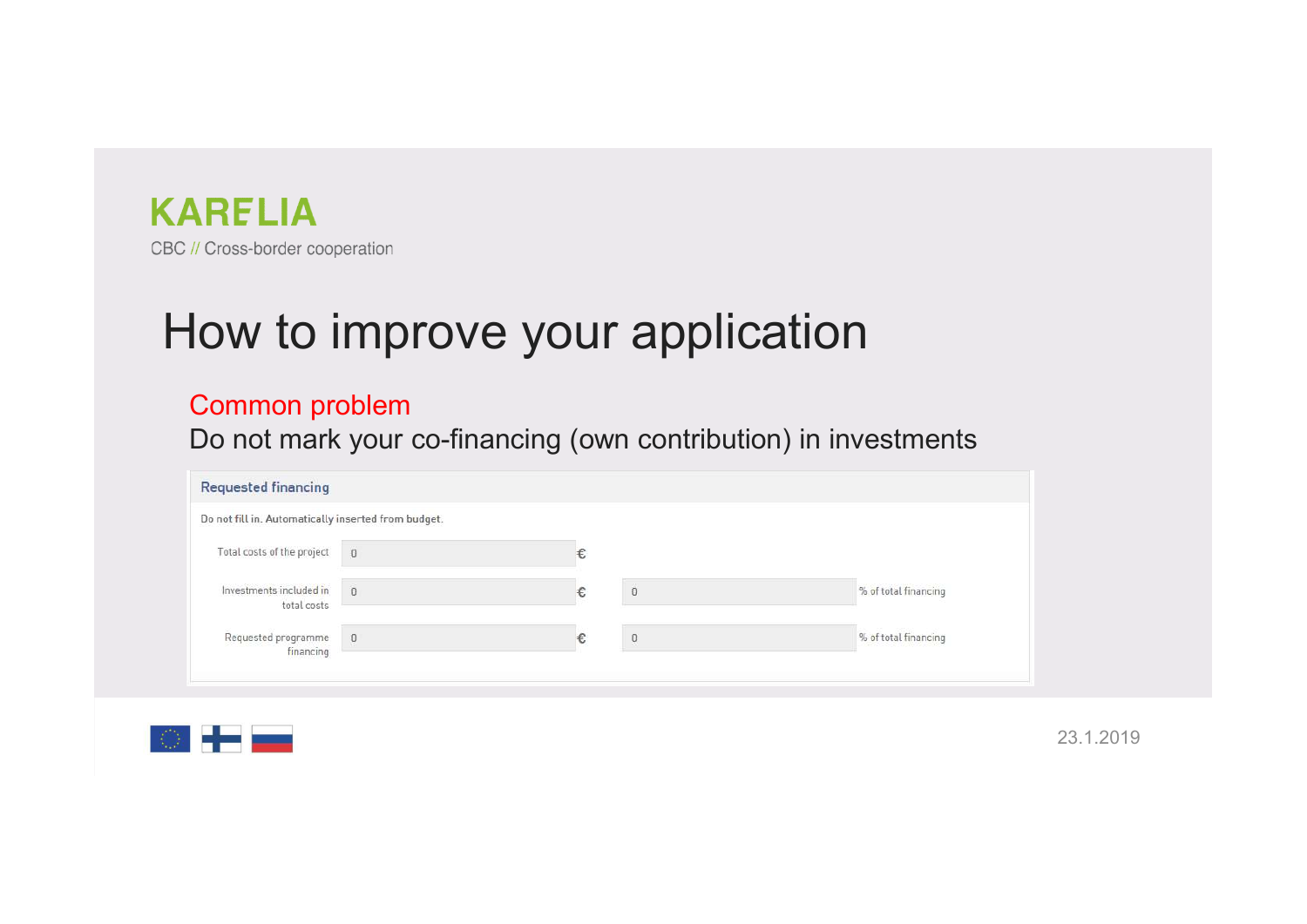# ERELIA<br>
BC // Cross-border cooperation<br>• Logframe<br>• Budget discussed in the workgroups<br>• Audits<br>• Co-financing

### **Questions**

- Logframe
- 
- Audits
- Co-financing